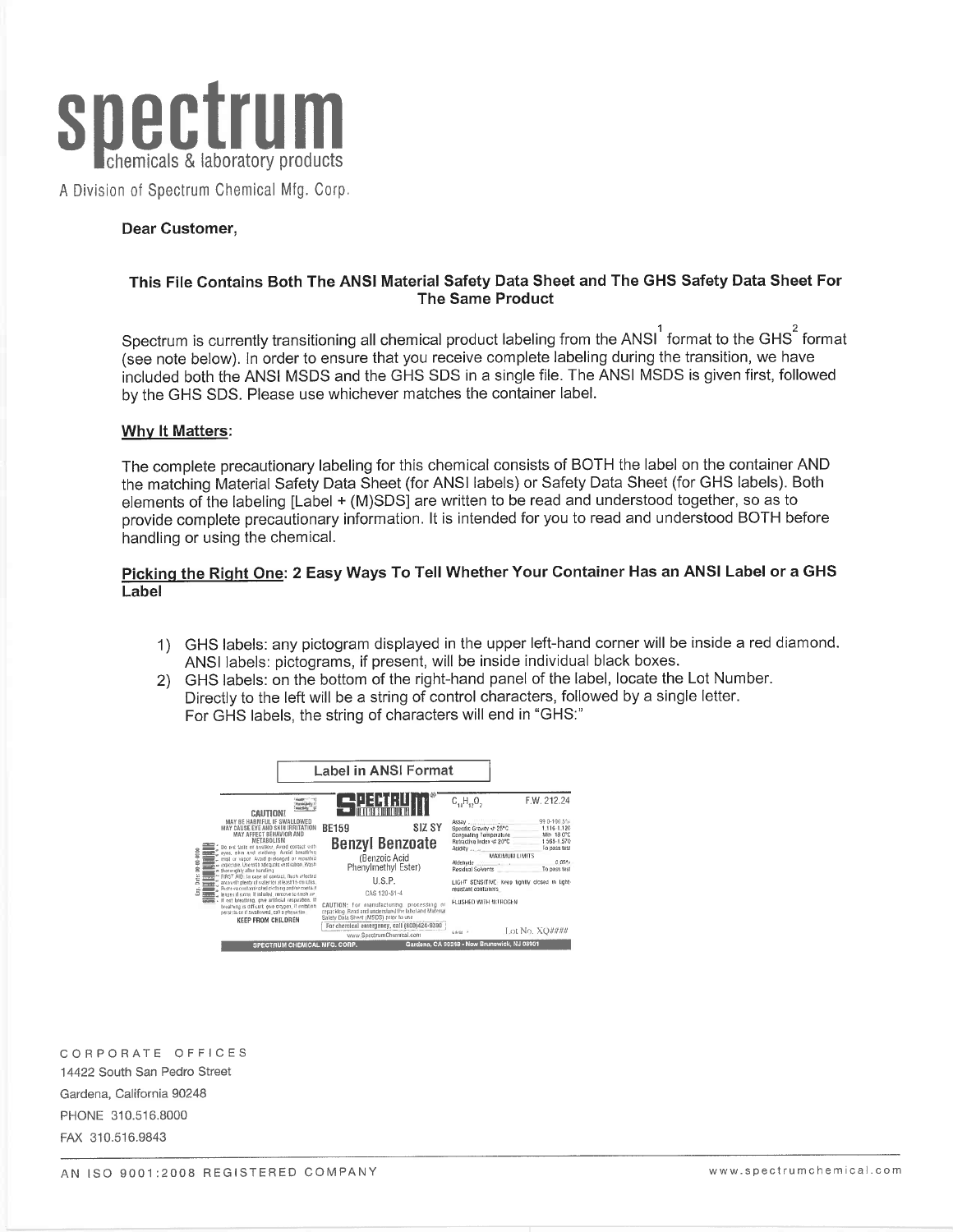

<sup>1</sup> American National Standards Institute

<sup>2</sup> Globally Harmonized System for Hazard Communication

Sincerely,

**Regulatory Affairs**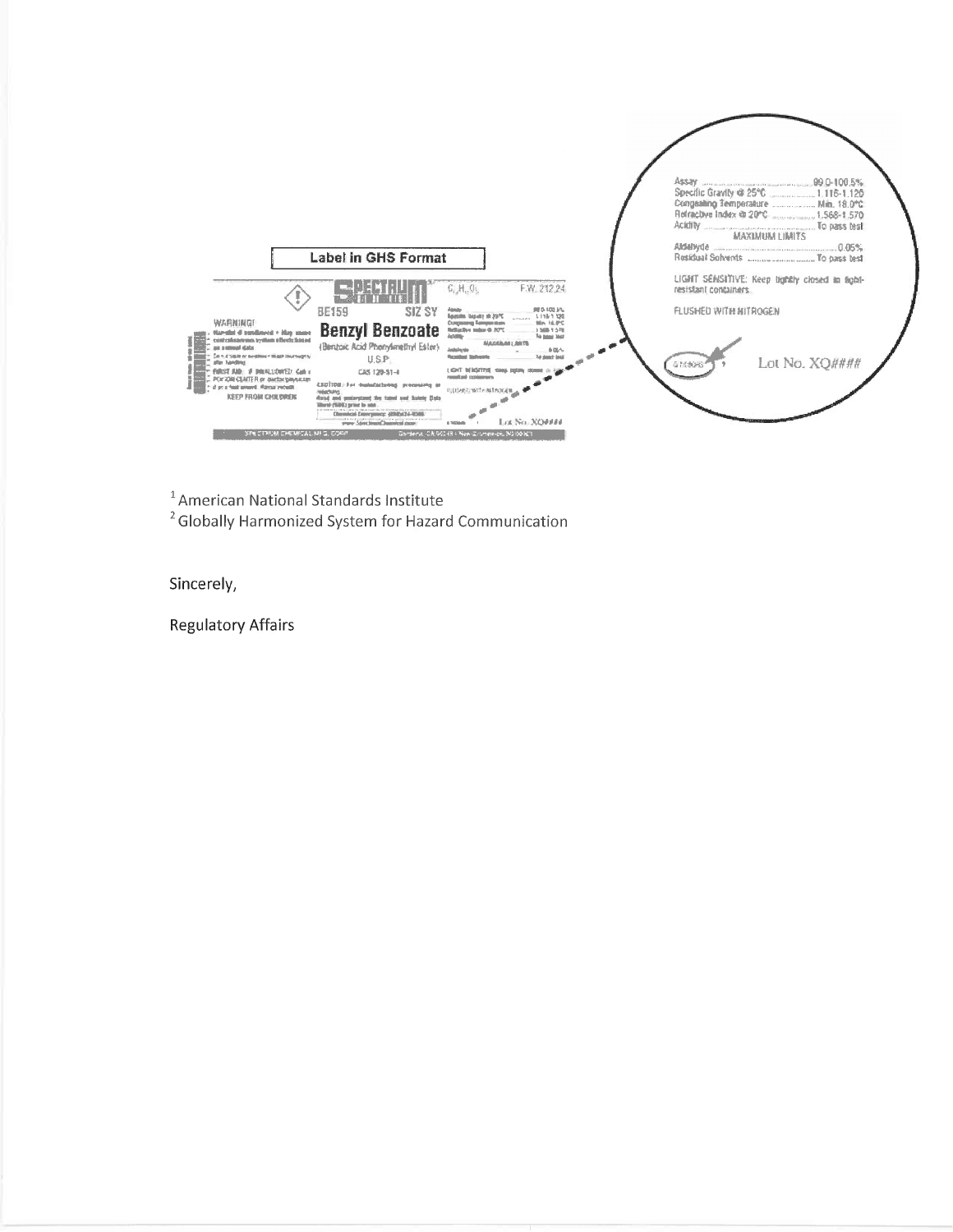



## **SAFETY DATA SHEET**

**Product identifier Preparation Date:** 02/05/2015 **Revision Date:** 02/05/2015 **Revision Number:** G1

**Product code:** C1281 **Product Name:** CITRIC ACID, ANHYDROUS, GRANULAR, FCC

## **Other means of identification**

**CAS #:** 77-92-9<br>**RTECS #** GE7350

**Synonyms:** 2-Hydroxy-1,2,3-propanetricarboxylic acid<br> **CAS** #: **RTECS #** GE7350000 **CI#:** Not available

#### **Recommended use of the chemical and restrictions on use**

| Recommended use:<br>Uses advised against | No information available.<br>No information available                                              |
|------------------------------------------|----------------------------------------------------------------------------------------------------|
| Supplier:                                | Spectrum Chemicals and Laboratory Products, Inc.<br>14422 South San Pedro St.<br>Gardena, CA 90248 |
|                                          | (310) 516-8000                                                                                     |
| <b>Order Online At:</b>                  | https://www.spectrumchemical.com                                                                   |
| <b>Emergency telephone number</b>        | Chemtrec 1-800-424-9300                                                                            |
| <b>Contact Person:</b>                   | Martin LaBenz (West Coast)                                                                         |
| <b>Contact Person:</b>                   | Ibad Tirmiz (East Coast)                                                                           |

## **2. HAZARDS IDENTIFICATION**

#### **Classification**

This chemical is considered hazardous by the 2012 OSHA Hazard Communication Standard (29 CFR 1910.1200)

| Serious<br>ritatior<br>a/AVE<br>eve<br>ır<br>.nader<br>तत          | ı    |
|--------------------------------------------------------------------|------|
| Specific<br>(xposureدی<br>target<br>. LOXICItV '<br>'sınale<br>ааг | ונזר |

#### **Label elements**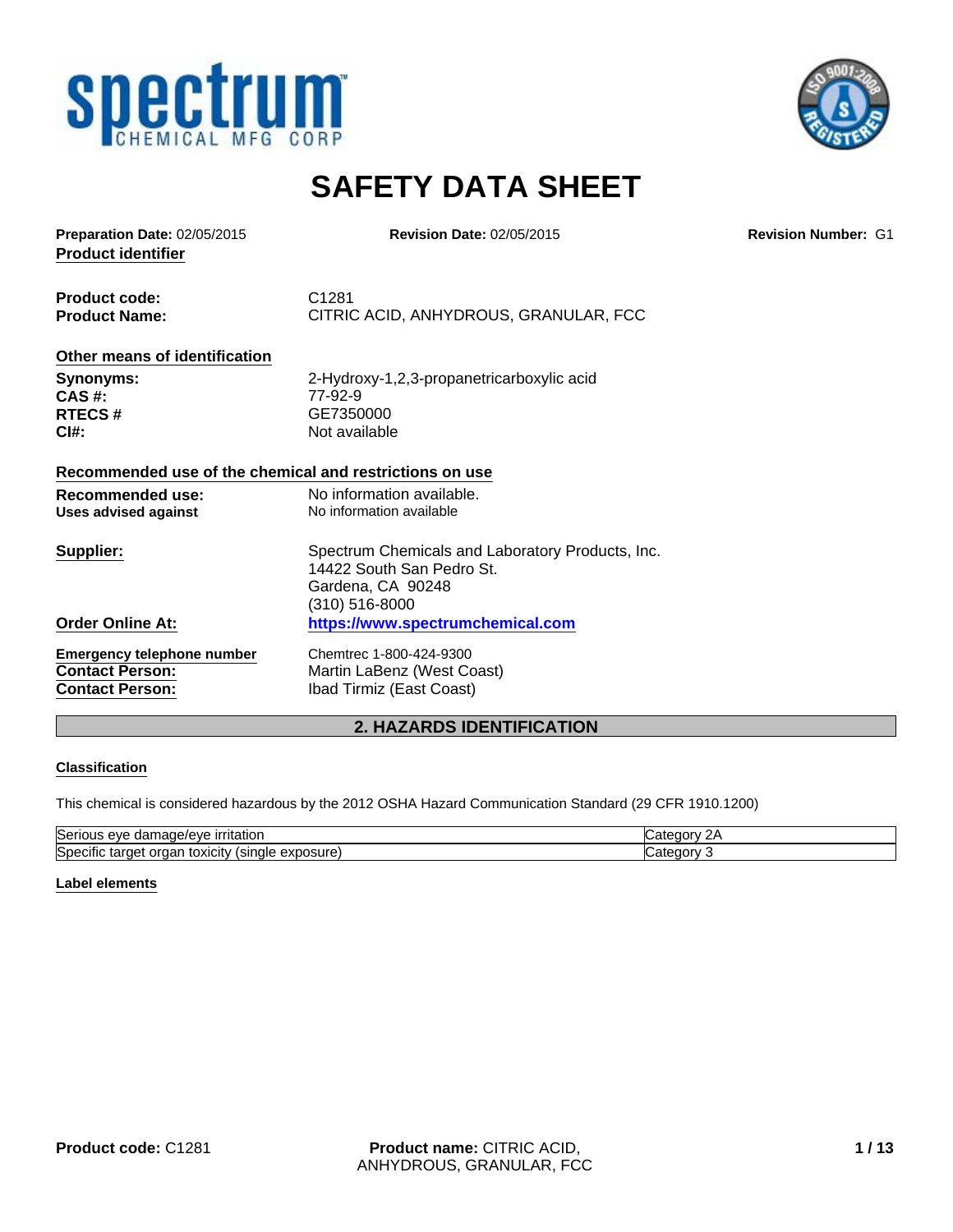#### **Warning**

**Hazard statements** Causes serious eye irritation

May cause respiratory irritation



**Hazards not otherwise classified (HNOC)** Not Applicable

#### **Other hazards**

May be harmful if swallowed Causes mild skin irritation

#### **Precautionary Statements - Prevention**

Wash face, hands and any exposed skin thoroughly after handling Wear eye/face protection Avoid breathing dust/fume/gas/mist/vapors/spray Use only outdoors or in a well-ventilated area

IF IN EYES: Rinse cautiously with water for several minutes. Remove contact lenses, if present and easy to do. Continue rinsing. If eye irritation persists: Get medical advice/attention. If skin irritation occurs: Get medical advice/attention

IF INHALED: Remove victim to fresh air and keep at rest in a position comfortable for breathing. Call a POISON CENTER or doctor/physician if you feel unwell.

#### **Precautionary Statements - Storage**

Store in a well-ventilated place. Keep container tightly closed Store locked up

#### **Precautionary Statements - Disposal**

Dispose of contents/container to an approved waste disposal plant

## **3. COMPOSITION/INFORMATION ON INGREDIENTS**

| Components             | CAS-No. | Weight % | <b>Trade Secret</b> |
|------------------------|---------|----------|---------------------|
| Citric Acid, Anhydrous | 7-92-9  | 100      |                     |
| 7-92-9<br>ララ           |         |          |                     |

## **4. FIRST AID MEASURES**

| <b>First aid measures</b><br><b>General Advice:</b><br>Poison information centres in each State capital city can provide additional<br>assistance for scheduled poisons (13 1126) |                                                                                                                                                                                    |     |
|-----------------------------------------------------------------------------------------------------------------------------------------------------------------------------------|------------------------------------------------------------------------------------------------------------------------------------------------------------------------------------|-----|
| <b>Skin Contact:</b>                                                                                                                                                              | Wash off immediately with soap and plenty of water removing all contaminated clothes and<br>shoes. Get medical attention if irritation develops. Consult a physician if necessary. |     |
| Eye Contact:                                                                                                                                                                      | Flush eye with water for 15 minutes. Get medical attention.                                                                                                                        |     |
| <b>Product code: C1281</b>                                                                                                                                                        | Product name: CITRIC ACID,<br>ANHYDROUS, GRANULAR, FCC                                                                                                                             | 211 |

 **2 / 13**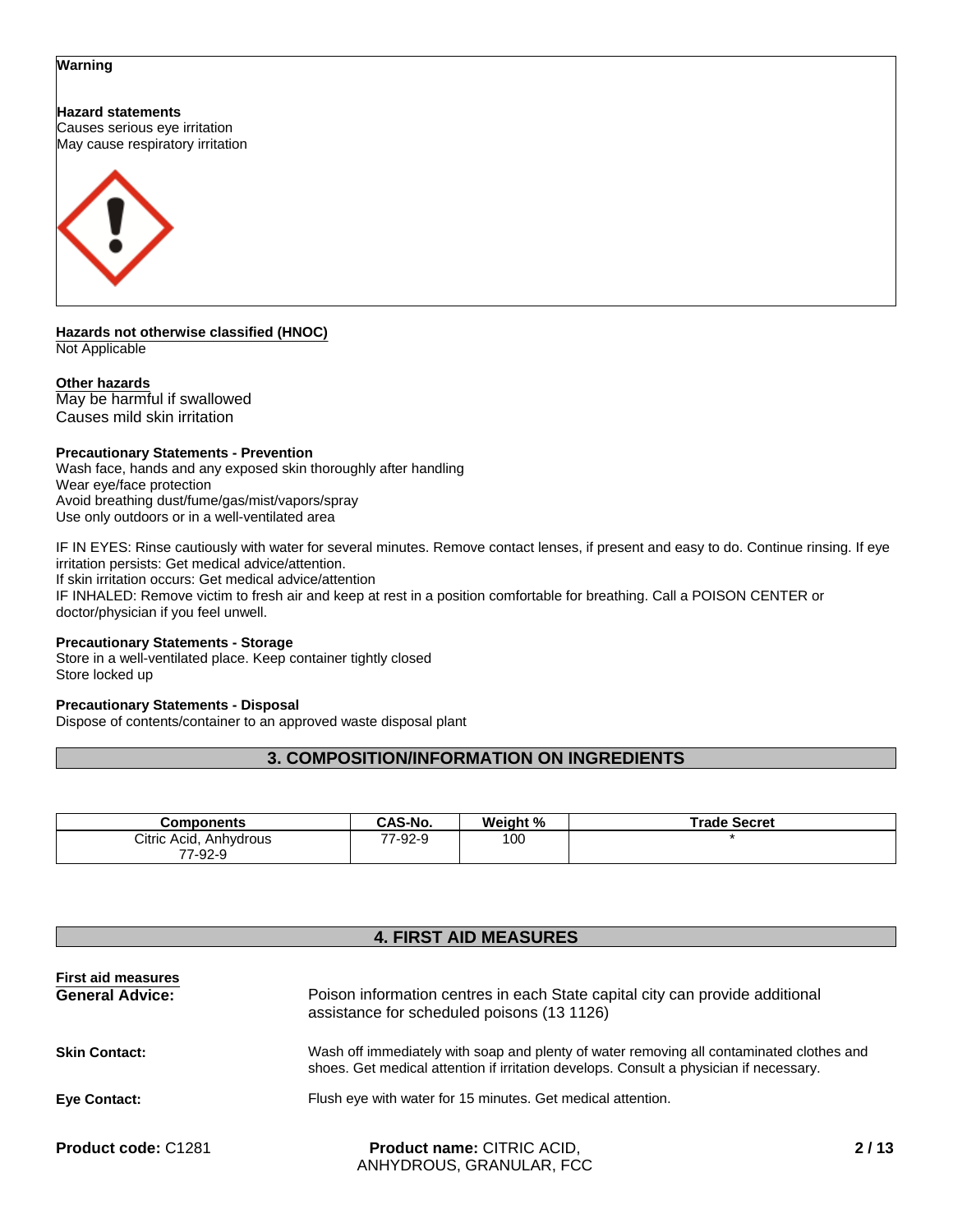| Inhalation:                                                 | Move to fresh air. If not breathing, give artificial respiration. If breathing is difficult, give oxygen.<br>Get medical attention.        |
|-------------------------------------------------------------|--------------------------------------------------------------------------------------------------------------------------------------------|
| Ingestion:                                                  | Do not induce vomiting without medical advice. Never give anything by mouth to an<br>unconscious person. Consult a physician if necessary. |
| Most important symptoms and effects, both acute and delayed |                                                                                                                                            |
| <b>Symptoms</b>                                             | Causes eye irritation. Mild skin irritation. May cause irritation of respiratory tract. Central                                            |
|                                                             | nervous system effects. May affect the cardiovascular system. May affect respiration.                                                      |

**Indication of any immediate medical attention and special treatment needed Treat symptomatically** 

#### **Protection of first-aiders**

First-Aid Providers: Avoid exposure to blood or body fluids. Wear gloves and other necessary protective clothing. Dispose of contaminated clothing and equipment as bio-hazardous waste

## **5. FIRE-FIGHTING MEASURES**

## **Extinguishing Media**

| <b>Suitable Extinguishing Media:</b>                  | Carbon dioxide (CO2). Dry chemical. Water spray mist or<br>foam.                                                                                                                           |
|-------------------------------------------------------|--------------------------------------------------------------------------------------------------------------------------------------------------------------------------------------------|
| <b>Unsuitable Extinguishing Media:</b>                | No information available.                                                                                                                                                                  |
| Specific hazards arising from the chemical            |                                                                                                                                                                                            |
| <b>Hazardous Combustion Products:</b>                 | Carbon oxides                                                                                                                                                                              |
| <b>Specific hazards:</b>                              | May be combustible at high temperatures. Fine dust<br>dispersed in air in sufficient concentrations, and in the<br>presence of an ignition source is a potential dust explosion<br>hazard. |
| <b>Special Protective Actions for Firefighters</b>    |                                                                                                                                                                                            |
| <b>Specific Methods:</b>                              | No information available.                                                                                                                                                                  |
| <b>Special Protective Equipment for Firefighters:</b> | As in any fire, wear self-contained breathing apparatus<br>pressure-demand, MSHA/NIOSH (approved or equivalent)<br>and full protective gear                                                |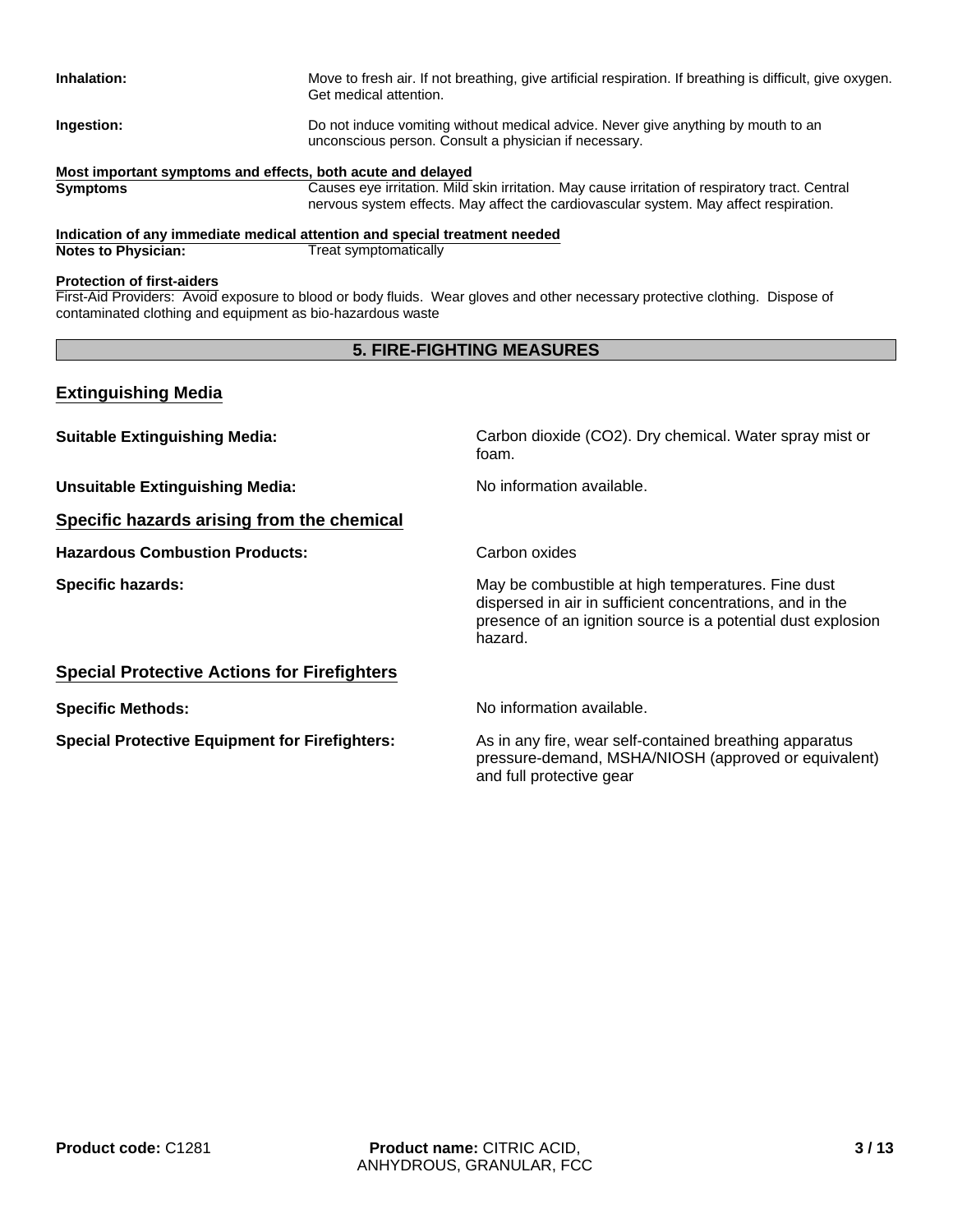## **6. ACCIDENTAL RELEASE MEASURES**

#### **Personal precautions, protective equipment and emergency procedures**

| <b>Personal Precautions:</b>                         | Ensure adequate ventilation. Use personal protective equipment. Avoid contact with skin, eyes<br>and clothing. Avoid dust formation. Keep people away from and upwind of spill/leak. Do not<br>touch damaged containers or spilled material unless wearing appropriate protective clothing.<br>Remove all sources of ignition. |  |
|------------------------------------------------------|--------------------------------------------------------------------------------------------------------------------------------------------------------------------------------------------------------------------------------------------------------------------------------------------------------------------------------|--|
| <b>Environmental precautions</b>                     | Prevent further leakage or spillage if safe to do so. Prevent product from entering<br>drains. Prevent entry into waterways, sewers, basements or confined areas.                                                                                                                                                              |  |
| Methods and material for containment and cleaning up |                                                                                                                                                                                                                                                                                                                                |  |
| <b>Methods for containment</b>                       | Stop leak if you can do it without risk. Cover with plastic sheet to prevent spreading.                                                                                                                                                                                                                                        |  |
| Methods for cleaning up                              | Sweep up and shovel into suitable containers for disposal. Clean contaminated<br>surface thoroughly.                                                                                                                                                                                                                           |  |

#### **7. HANDLING AND STORAGE**

#### **Precautions for safe handling**

#### **Technical Measures/Precautions:**

Provide sufficient air exchange and/or exhaust in work rooms. Avoid dust formation. Keep away from incompatible materials.

#### **Safe Handling Advice:**

Wear personal protective equipment. Avoid contact with skin, eyes and clothing. Keep away from heat and sources of ignition. Avoid dust formation. Do not ingest. Do not breathe vapours/dust. Handle in accordance with good industrial hygiene and safety practice.

#### **Conditions for safe storage, including any incompatibilities**

#### **Technical Measures/Storage Conditions:**

Keep container tightly closed in a dry and well-ventilated place. Store at room temperature in the original container. Store away from incompatible materials.

#### **Incompatible Materials:**

Oxidizing agents. Reducing agents. Bases. bicarbonates. acetates. sulfides. Potassium Tartrate. metal nitrates. Metals. Aluminum. Copper. Copper alloys. Zinc. zinc alloys. aluminum alloys. alkaline earth carbonates. alkali earth carbonates.

## **8. EXPOSURE CONTROLS/PERSONAL PROTECTION**

#### **Control parameters**

#### **National occupational exposure limits**

#### **United States**

| Components                                | .    | <b>NIOSH</b> | ACCIP<br>ыı | <b>WHEEL</b><br>AIH |
|-------------------------------------------|------|--------------|-------------|---------------------|
|                                           | None | None         | None        | <b>None</b>         |
| Citric Acid.<br>7-92-9<br>––<br>Anhydrous |      |              |             |                     |

#### **Canada**

| Components                                  | Alberta | <b>British</b><br>⊦Columbia | Ontario | Quebec |
|---------------------------------------------|---------|-----------------------------|---------|--------|
|                                             | None    | None                        | None    | None   |
| Citric Acid.<br>7-92-9<br>ララ<br>- Anhydrous |         |                             |         |        |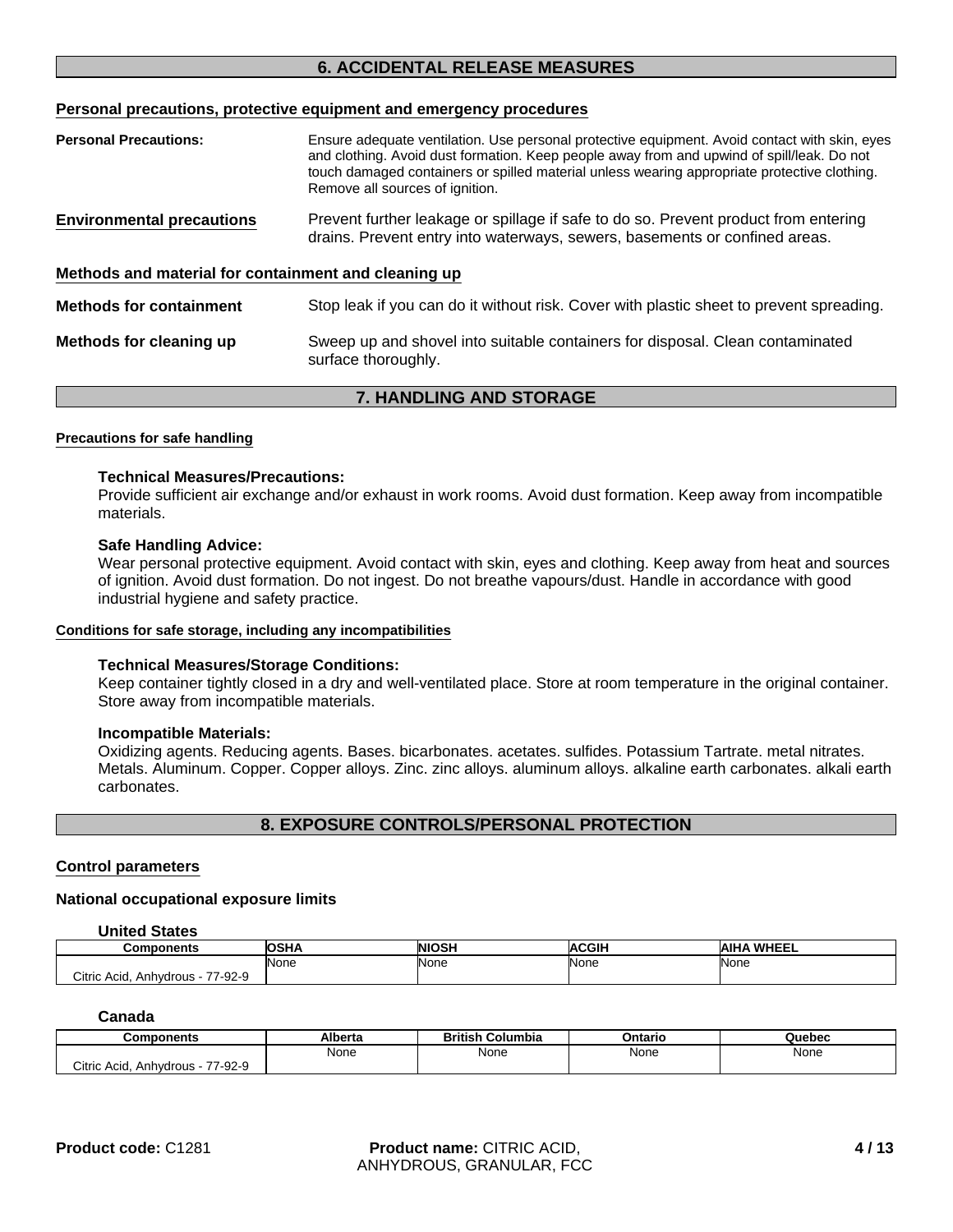**Australia and Mexico**

| mnnon<br>ponents              | $- -$<br>'stralia | - -<br>Mexico |
|-------------------------------|-------------------|---------------|
| Anhydrous<br>Citric Acid,     | None              | None          |
| $\sim$ $\sim$<br>--<br>'∹স∠∹১ |                   |               |

#### **Appropriate engineering controls**

#### **Engineering measures to reduce exposure:** Ensure adequate ventilation. Use process enclosures, local exhaust ventilation, or other engineering controls to keep airborne levels below recommended exposure limits. If user operations generate dust, fume or mist, use ventilation to keep exposure to airborne contaminants below the exposure

#### **Individual protection measures, such as personal protective equipment**

#### **Personal Protective Equipment**

| Eye protection:                | Safety glasses. Safety glasses with side-shields.                                                                                                           |
|--------------------------------|-------------------------------------------------------------------------------------------------------------------------------------------------------------|
| Skin and body protection:      | Long sleeved clothing. Chemical resistant apron. Gloves.                                                                                                    |
| <b>Respiratory protection:</b> | Effective dust mask. Wear respirator with dust filter                                                                                                       |
| <b>Hygiene measures:</b>       | Avoid contact with skin, eyes and clothing. Wash hands before breaks and<br>immediately after handling the product. When using, do not eat, drink or smoke. |

limit.

## **9. PHYSICAL AND CHEMICAL PROPERTIES**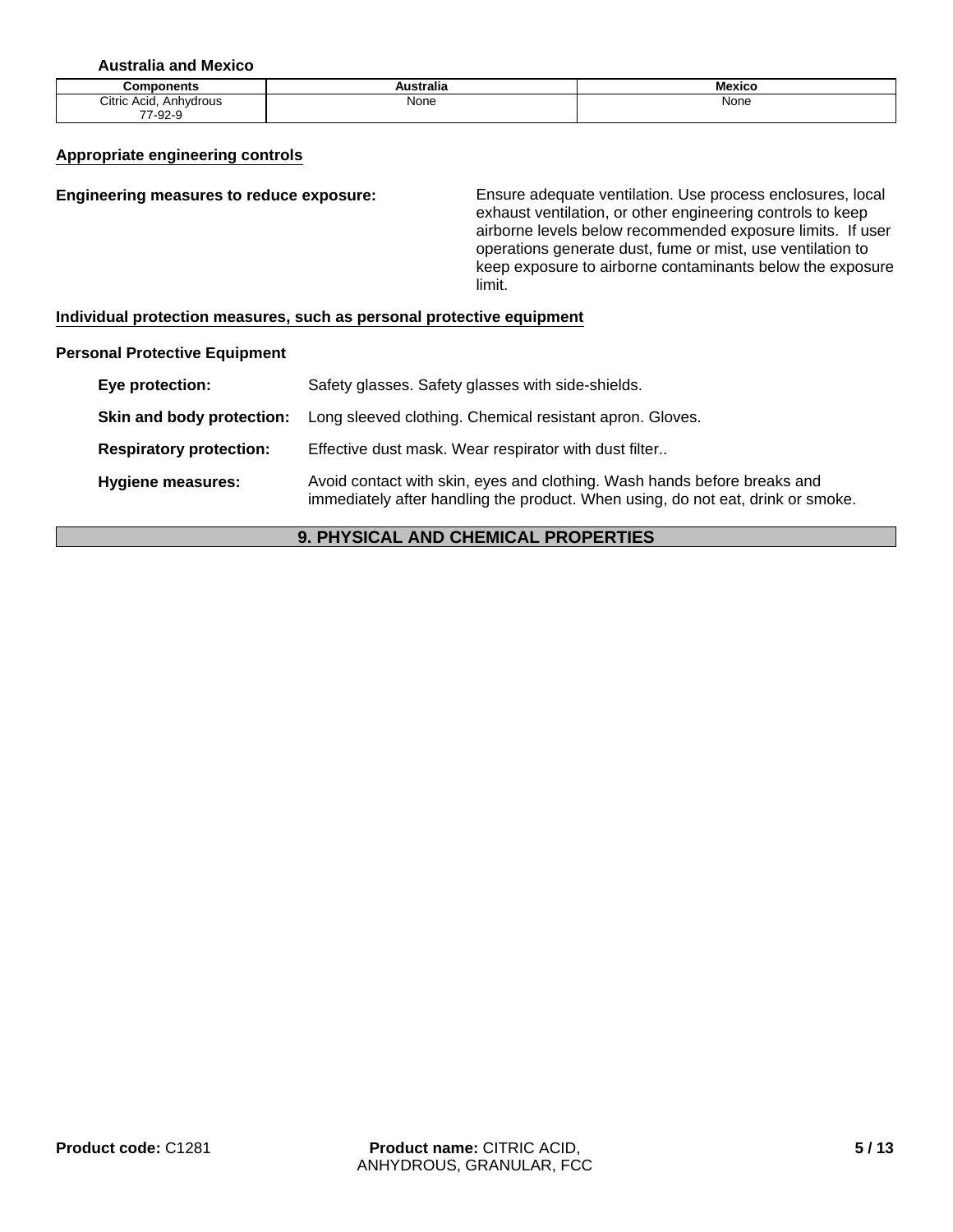#### **9. PHYSICAL AND CHEMICAL PROPERTIES**

**Physical state:** Solid.

**Odor:** Odorless.

**Molecular/Formula weight:** 192.13

**Flash Point Tested according to:** Not available

**Autoignition Temperature (°C/°F):** 1010°C/1850°F (powder)

**Boiling point/range(°C/°F):** Decomposes

**Bulk density:** No information available

**Evaporation rate:** No information available

**Odor threshold (ppm):** No information available

**Miscibility:** No information available **Appearance:** Powder. Granular.

**Taste** Acid. Strong.

**Flash point (°C):** No data available

**Lower Explosion Limit (%):**  $0.28$  kg/m<sup>3</sup> (dust)

**pH:** No information available

**Decomposition temperature(°C/°F):** No information available

**Vapor pressure @ 20°C (kPa):** No information available

**Vapor density:** No information available

**Partition coefficient (n-octanol/water):** -1.64

## **Solubility:**

Soluble in Water Solubility in water: 54.0% w/w at 10 deg C; 59.2% at 20 deg C; 64.3% at 30 deg C; 68.6% at 40 deg C; 70.9% at 50 deg C; 73.5% at 60 deg C; 76.2% at 70 deg C; 78.8% at 80 deg C; 81.4% at 90 deg C; 84.0% at 100 deg C., 3.83X10+5 mg/L at 25 deg C. Very soluble in Ethanol Soluble in Ether Soluble in ethyl acetate Insoluble in Benzene Insoluble in Chloroform

## **10. STABILITY AND REACTIVITY**

#### **Reactivity**

Reacts with bases Reactive with oxidizing agents Reacts with reducing agents Potentially explosive reaction with metal nitrates

| <b>Chemical stability</b><br>Stability:    | Stable at normal conditions                                                                                                                                                                                                                                  |
|--------------------------------------------|--------------------------------------------------------------------------------------------------------------------------------------------------------------------------------------------------------------------------------------------------------------|
| <b>Possibility of Hazardous Reactions:</b> | Hazardous polymerization does not occur                                                                                                                                                                                                                      |
| <b>Conditions to avoid:</b>                | Heat. Ignition sources. Incompatible materials. Avoid dust formation. Dust may form<br>explosive mixture in air. Fine dust dispersed in air in sufficient concentrations, and in<br>the presence of an ignition source is a potential dust explosion hazard. |

| <b>Product code: C1281</b> |  |  |
|----------------------------|--|--|
|----------------------------|--|--|

**Product name:** CITRIC ACID, ANHYDROUS, GRANULAR, FCC **Color:** Colorless. White.

**Formula:** C6H8O7

**Flashpoint (°C/°F):** No information available.

**Upper Explosion Limit (%):**  $2.29$  kg/m<sup>3</sup> (dust)

**Melting point/range(°C/°F):** 153.0°C/307.4°F

**Specific gravity:** 1.665

**Density (g/cm3):** No information available

**VOC content (g/L):** No information available

**Viscosity:** No information available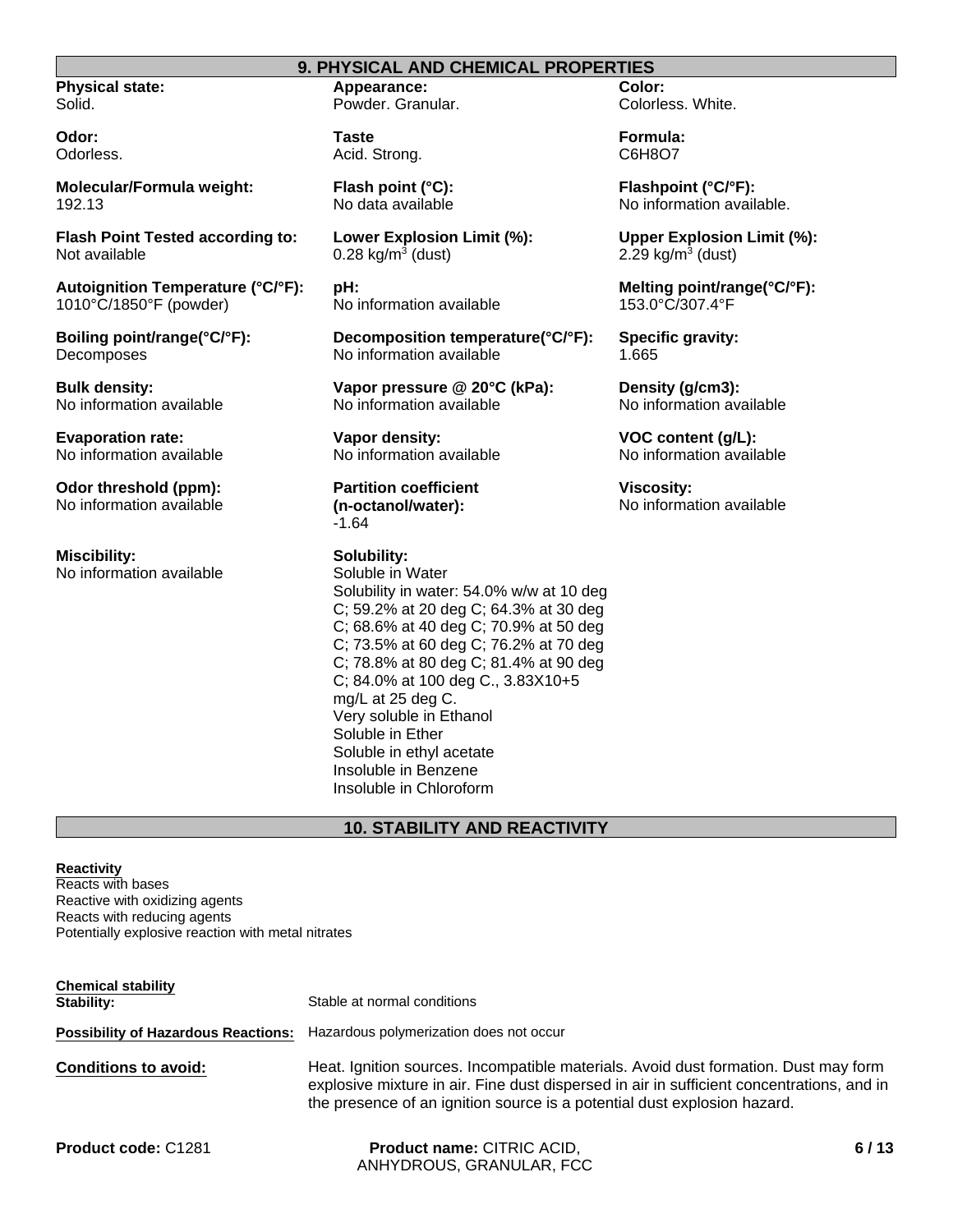**Incompatible Materials:** Oxidizing agents. Reducing agents. Bases. bicarbonates. acetates. sulfides. Potassium Tartrate. metal nitrates. Metals. Aluminum. Copper. Copper alloys. Zinc. zinc alloys. aluminum alloys. alkaline earth carbonates. alkali earth carbonates.

#### **Hazardous decomposition products:** Carbon oxides.

#### **Other Information**

**Corrosivity:** Corrosive in presence of aluminum, zinc, copper and their alloys

**Special Remarks on Corrosivity:** No information available

## **11. TOXICOLOGICAL INFORMATION**

#### **Information on likely routes of exposure**

**Principal Routes of Exposure:** Ingestion. Inhalation.

#### **Acute Toxicity**

#### **Component Information**

*Citric Acid, Anhydrous - 77-92-9*

**LC50/inhalation/rat =** No information available **LD50/oral/mouse =** 5040 mg/kg **LC50/inhalation/mouse =** No infomation available **LD50/oral/rat =** 3000 mg/kg Oral LD50 Rat (RTECS; LOLI) 6730-12000 mg/kg (EU Chemicals Bureau IUCLID dataset) **Other LD50 or LC50information =** 903 mg/kg, intraperitoneal, mouse; 290 mg/kg, intraperitoneal, rat; 42 mg/kg, intravenous, mouse; 330 mg/kg, intravenous, rabbit; 2700 mg/kg, subcutaneous, mouse; 5500 mg/kg, subcutaneous, rat **LD50/dermal/rabbit =** No information available **LD50/dermal/rat =** No information available

#### **Product Information**

**LD50/oral/rat = VALUE- Acute Tox Oral =** 3000mg/kg

**LD50/oral/mouse = Value - Acute Tox Oral =** 5040mg/kg

**LD50/dermal/rabbit VALUE-Acute Tox Dermal =** No information available

**LD50/dermal/rat VALUE -Acute Tox Dermal =** No information available

**LC50/inhalation/rat VALUE-Vapor =** No information available **VALUE-Gas =** No information available

**Product code:** C1281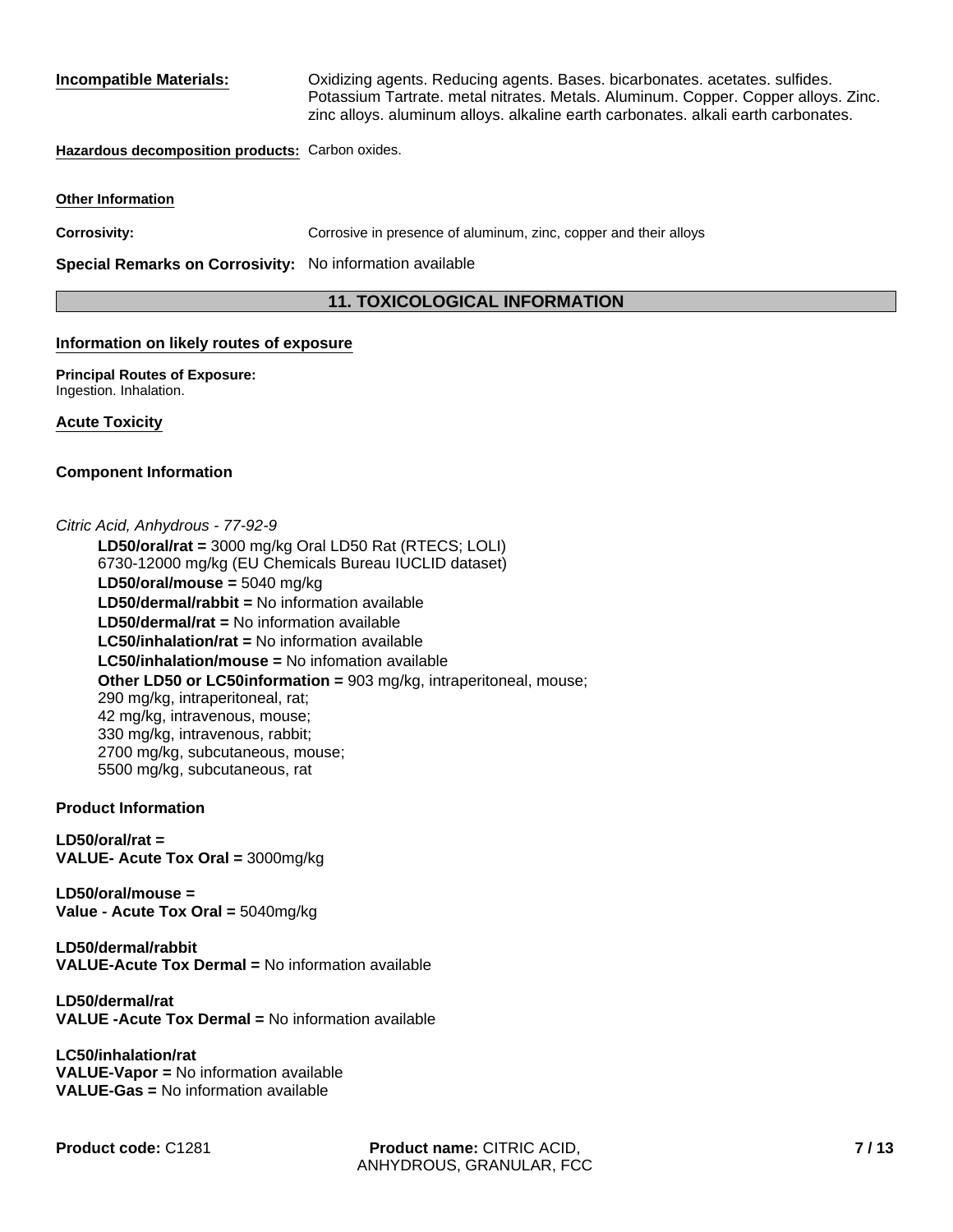#### **VALUE-Dust/Mist =** No information available

### **LC50/Inhalation/mouse VALUE-Vapor =** No information available **VALUE - Gas =** No information available **VALUE - Dust/Mist =** No information available

#### **Symptoms**

| <b>Skin Contact:</b>           | Mild skin irritation.                                                                                                                                                                                                                                                                                                                                                                                                                                                                                                                                                                                                                                                      |  |  |  |
|--------------------------------|----------------------------------------------------------------------------------------------------------------------------------------------------------------------------------------------------------------------------------------------------------------------------------------------------------------------------------------------------------------------------------------------------------------------------------------------------------------------------------------------------------------------------------------------------------------------------------------------------------------------------------------------------------------------------|--|--|--|
| Eye Contact:                   | Causes serious eye irritation. Highly irritating.                                                                                                                                                                                                                                                                                                                                                                                                                                                                                                                                                                                                                          |  |  |  |
| <b>Inhalation</b><br>Ingestion | Irritating to respiratory system. Symptoms may including coughing.<br>Causes gastrointestinal (digestive) tract irritation with nausea, vomiting, and diarrhea.<br>May affect behavior/central nervous system (convulsions, somnolence), and<br>respiration. May affect behavior/central nervous system (ataxia). May affect<br>behavior/central nervous system (tremor, convulsions). May affect respiration<br>(respiratory depression). May affect the cardiovascular system (change in heart rate).<br>May affect the cardiovascular system (hypotension). May cause metabolic acidosis.<br>May cause hypocalcemia. May cause lactic acidosis. May cause hyperkalemia. |  |  |  |
| <b>Aspiration hazard</b>       | No information available                                                                                                                                                                                                                                                                                                                                                                                                                                                                                                                                                                                                                                                   |  |  |  |
|                                | Delayed and immediate effects as well as chronic effects from short and long-term exposure                                                                                                                                                                                                                                                                                                                                                                                                                                                                                                                                                                                 |  |  |  |
| <b>Chronic Toxicity</b>        | Frequent intake of citrated beverages may cause erosion of dental enamel and<br>irritation of the mucous membranes                                                                                                                                                                                                                                                                                                                                                                                                                                                                                                                                                         |  |  |  |
| <b>Sensitization:</b>          | No information available                                                                                                                                                                                                                                                                                                                                                                                                                                                                                                                                                                                                                                                   |  |  |  |
| <b>Mutagenic Effects:</b>      | No information available                                                                                                                                                                                                                                                                                                                                                                                                                                                                                                                                                                                                                                                   |  |  |  |

**Carcinogenic effects:** Not considered carcinogenic

| <b>Components</b>      | <b>ACGIH -</b><br>Carcinogens | <b>IARC</b> | <b>NTP</b> | <b>OSHA HCS -</b><br><b>Carcinogens</b> | Australia - Prohibited<br><b>Carcinogenic</b><br><b>Substances</b> | Australia - Notifiable<br>Carcinogenic<br><b>Substances</b> |
|------------------------|-------------------------------|-------------|------------|-----------------------------------------|--------------------------------------------------------------------|-------------------------------------------------------------|
| Citric Acid. Anhydrous | Not listed                    | Not listed  | Not listed | Not listed                              | Not listed                                                         | Not listed                                                  |

| <b>Reproductive toxicity</b>          | No data is available     |  |  |
|---------------------------------------|--------------------------|--|--|
| <b>Reproductive Effects:</b>          | No information available |  |  |
| <b>Developmental Effects:</b>         | No information available |  |  |
| <b>Teratogenic Effects:</b>           | No information available |  |  |
| <b>Specific Target Organ Toxicity</b> |                          |  |  |
| <b>STOT - single exposure</b>         | respiratory system.      |  |  |
| <b>STOT - repeated exposure</b>       | No information available |  |  |
| <b>Target Organs:</b>                 | Respiratory system.      |  |  |

## **12. ECOLOGICAL INFORMATION**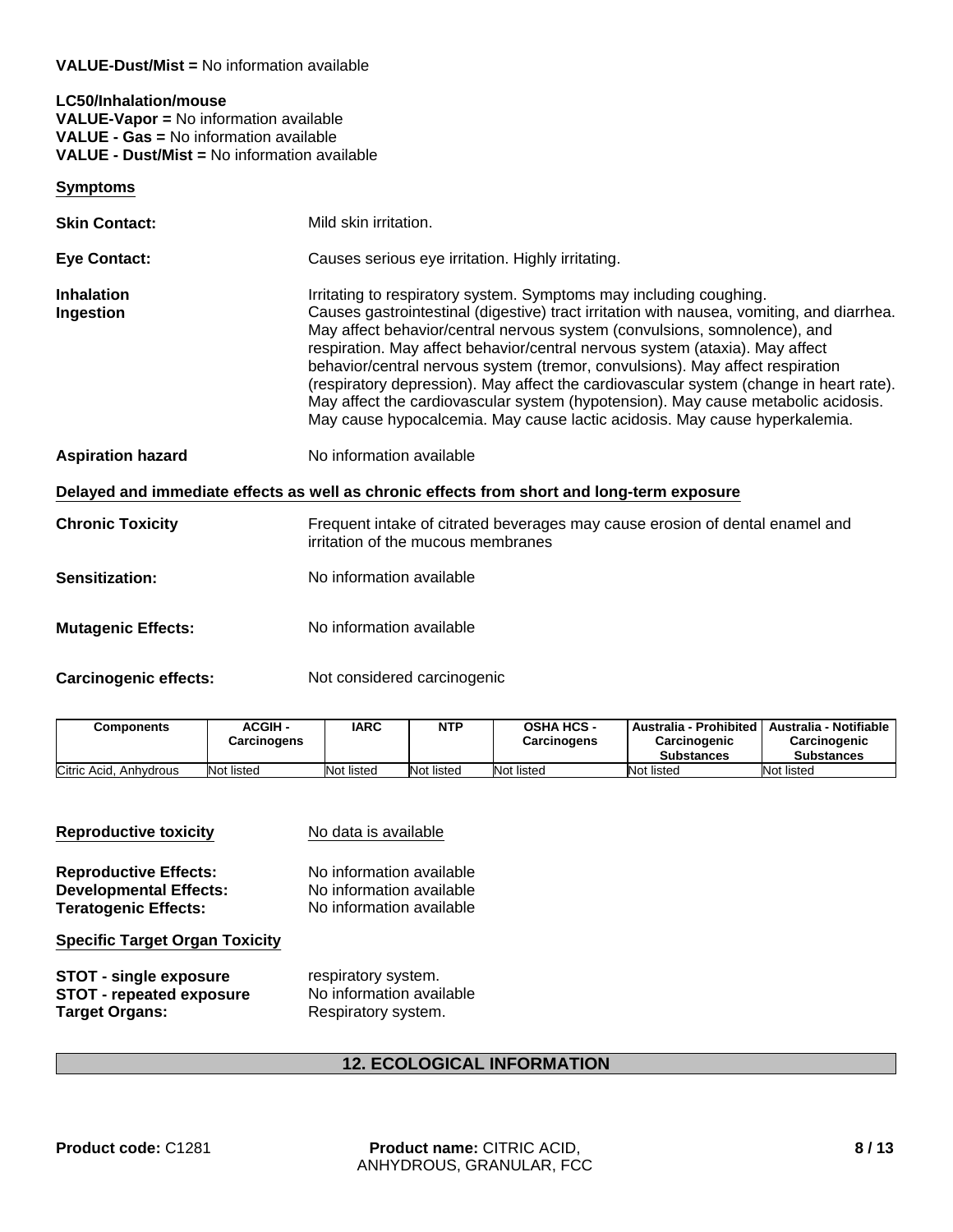## **12. ECOLOGICAL INFORMATION**

## **Ecotoxicity**

| No data available. Aquatic environment.                                              |
|--------------------------------------------------------------------------------------|
| 1516 mg/L LC50 Lepomis macrochirus 96 h static 1<br>120 mg/L EC50 Daphnia magna 72 h |
| No information available                                                             |
| No information available                                                             |
| No information available                                                             |
|                                                                                      |

## **13. DISPOSAL CONSIDERATIONS**

## **Disposal Methods**

#### **Waste from residues / unused products:**

Waste must be disposed of in accordance with Federal, State and Local regulation.

#### **Contaminated packaging:**

Empty containers should be taken for local recycling, recovery or waste disposal

| <b>Components</b>      | <b>RCRA - F Series</b><br>Wastes | <b>IRCRA - K Series</b><br>Wastes | <b>RCRA-P</b><br><b>Series</b><br><b>Wastes</b> | <b>RCRA - U Series Wastes</b> |
|------------------------|----------------------------------|-----------------------------------|-------------------------------------------------|-------------------------------|
| Citric Acid, Anhydrous | None                             | <b>None</b>                       | None                                            | None                          |

## **14. TRANSPORT INFORMATION**

#### **DOT**

| UN-No:                       | Not Regulated            |
|------------------------------|--------------------------|
| <b>Proper Shipping Name:</b> | No information available |
| <b>Hazard Class:</b>         | No information available |
| <b>Subsidiary Risk:</b>      | Not applicable           |
| <b>Packing Group:</b>        | <b>None</b>              |
| <b>ERG No:</b>               | No information available |
| <b>Marine Pollutant</b>      | No data available        |
| DOT RQ (lbs):                | No information available |

## **TDG (Canada)**

| UN-No:                       | Not Regulated            |
|------------------------------|--------------------------|
| <b>Proper Shipping Name:</b> | No information available |
| <b>Hazard Class:</b>         | No information available |
| <b>Subsidiary Risk:</b>      | No information available |
| <b>Packing Group:</b>        | No information available |
| <b>Description:</b>          | No information available |

## **ADR**

| UN-No:                       |  |
|------------------------------|--|
| <b>Proper Shipping Name:</b> |  |
| <b>Hazard Class:</b>         |  |

**Not Regulated No information available Hazard Class:** No information available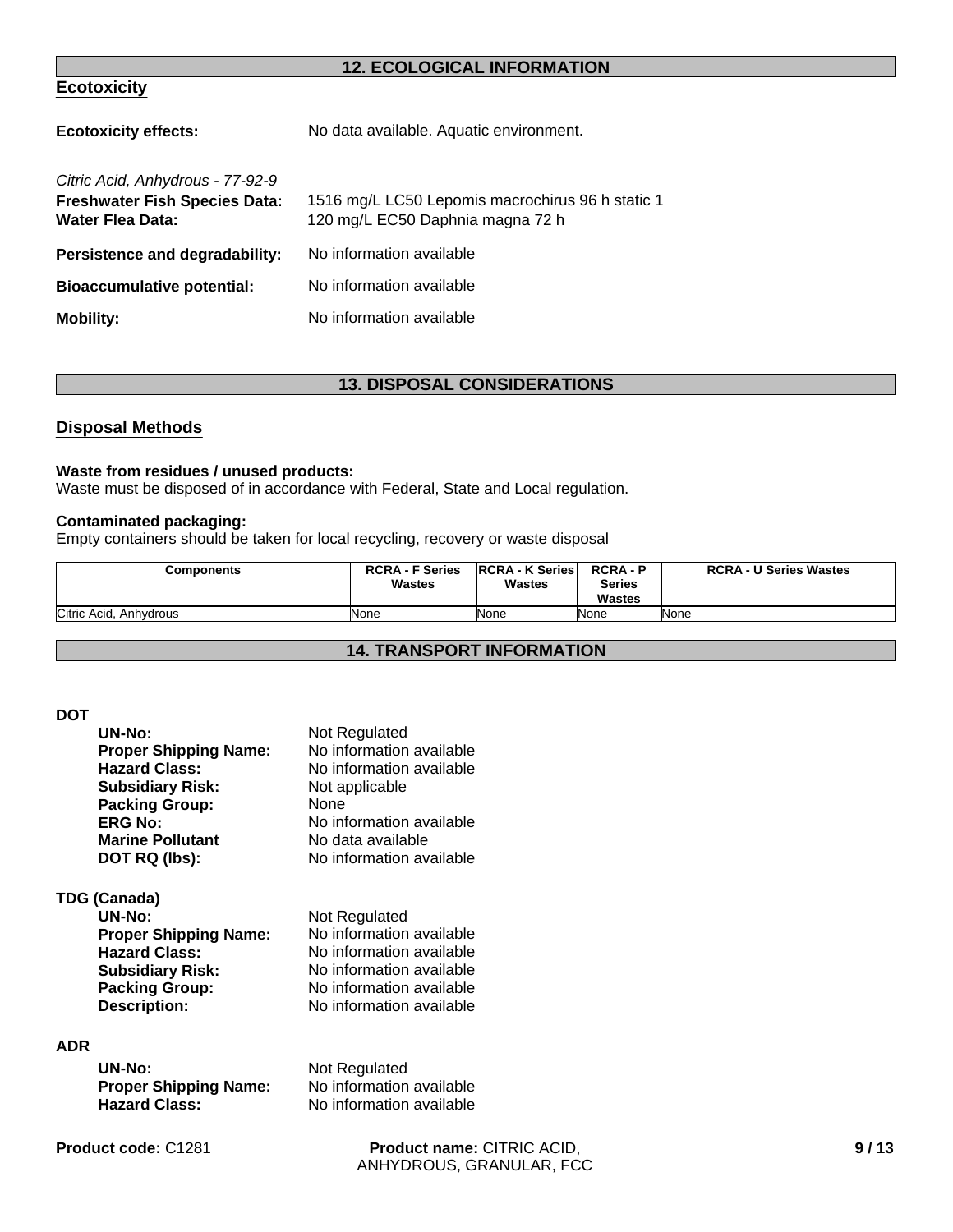## **14. TRANSPORT INFORMATION**

|             |                              | .                        |
|-------------|------------------------------|--------------------------|
|             | <b>Packing Group:</b>        | No information available |
|             | <b>Subsidiary Risk:</b>      | No information available |
|             | <b>Classification Code:</b>  | No information available |
|             | <b>Description:</b>          | No information available |
|             | <b>CEFIC Tremcard No:</b>    | No information available |
|             |                              |                          |
|             | IMO / IMDG                   |                          |
|             | UN-No:                       | Not Regulated            |
|             | <b>Proper Shipping Name:</b> | No information available |
|             | <b>Hazard Class:</b>         | No information available |
|             | <b>Subsidiary Risk:</b>      | No information available |
|             | <b>Packing Group:</b>        | No information available |
|             | <b>Description:</b>          | No information available |
|             | <b>IMDG Page:</b>            | No information available |
|             | <b>Marine Pollutant</b>      | No information available |
|             | <b>MFAG:</b>                 | No information available |
|             | <b>Maximum Quantity:</b>     | No information available |
|             |                              |                          |
| RID         |                              |                          |
|             | <b>UN-No:</b>                | Not Regulated            |
|             | <b>Proper Shipping Name:</b> | No information available |
|             | <b>Hazard Class:</b>         | No information available |
|             | <b>Subsidiary Risk:</b>      | No information available |
|             | <b>Packing Group:</b>        | No information available |
|             | <b>Classification Code:</b>  | No information available |
|             | <b>Description:</b>          | No information available |
|             |                              |                          |
| <b>ICAO</b> |                              |                          |
|             | <b>UN-No:</b>                | Not Regulated            |
|             | <b>Proper Shipping Name:</b> | No information available |
|             | <b>Hazard Class:</b>         | No information available |
|             | <b>Subsidiary Risk:</b>      | No information available |
|             | <b>Packing Group:</b>        | No information available |
|             | <b>Description:</b>          | No information available |
|             |                              |                          |
| <b>IATA</b> |                              |                          |
|             | <b>UN-No:</b>                | Not Regulated            |
|             | <b>Proper Shipping Name:</b> | No information available |
|             | <b>Hazard Class:</b>         | No information available |
|             | <b>Subsidiary Risk:</b>      | No information available |
|             | <b>Packing Group:</b>        | No information available |
|             | <b>Description:</b>          | No information available |
|             |                              |                          |

## **15. REGULATORY INFORMATION**

## **International Inventories**

| Components             | <b>U.S. TSCA</b> | KOREA KECLI          | <b>Philippines</b><br>(PICCS) | l Japan ENCS         | <b>CHINA</b>   | <b>Australia</b><br>(AICS) | <b>EINECS-No.</b> |
|------------------------|------------------|----------------------|-------------------------------|----------------------|----------------|----------------------------|-------------------|
| Citric Acid. Anhydrous | Present          | Present KE-<br>20831 | Present                       | Present (2)-<br>1318 | Present[25349] | Present                    | Present 201-069-1 |

## **U.S. Regulations**

*Citric Acid, Anhydrous*

**FDA - Food Additives Generally Recognized as Safe (GRAS):** 21 CFR 184.1033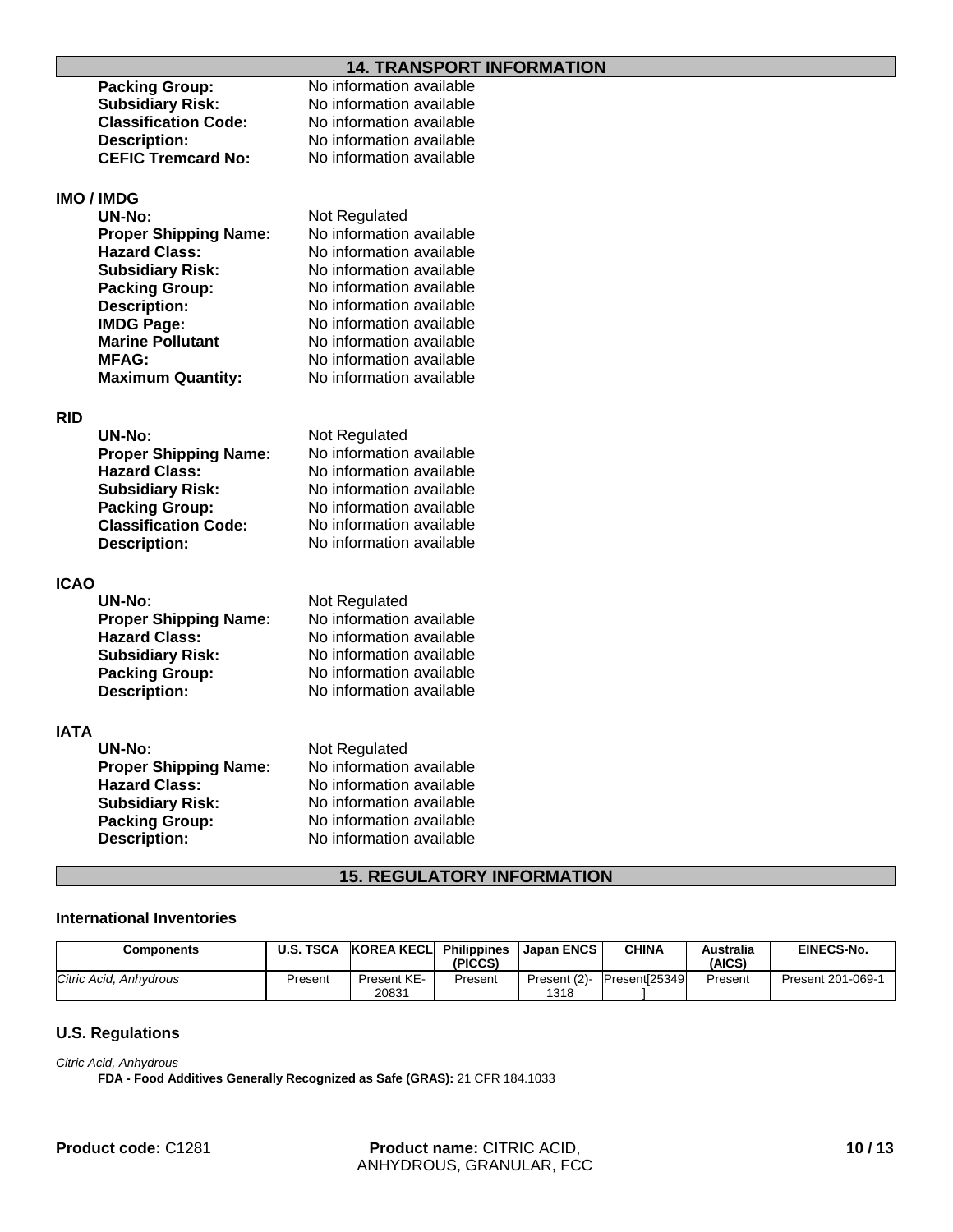#### *Citric Acid, Anhydrous*

#### **California Prop. 65: Safe Drinking Water and Toxic Enforcement Act of 1986.**

#### **Chemicals Known to the State of California to Cause Cancer:**

This product does not contain a chemical requiring a warning under California Prop. 65. (See table below)

#### **Chemicals Known to the State of California to Cause Reproductive Toxicity:**

This product does not contain a chemical requiring a warning under California Prop. 65. (See table below)

| <b>Components</b>         | <b>ICarcinogen</b> | Developmental Toxicity | <b>Male Reproductive</b><br><b>Toxicity</b> | <b>Female Reproductive</b><br>Toxicitv: |
|---------------------------|--------------------|------------------------|---------------------------------------------|-----------------------------------------|
| Citric Acid,<br>Anhvdrous | <b>Not Listed</b>  | Not Listed             | <b>Not Listed</b>                           | <b>Not Listed</b>                       |

#### **CERCLA/SARA**

| Components             | <b>Substances and their I</b> | CERCLA - Hazardous Section 302 Extremely Section 302 Extremely<br>Hazardous | <b>Hazardous</b> | Section 313 -<br><b>Chemical Category</b> | Section 313 - Reporting<br>de minimis |
|------------------------|-------------------------------|-----------------------------------------------------------------------------|------------------|-------------------------------------------|---------------------------------------|
|                        |                               | <b>Reportable Quantities Substances and TPQs Substances and RQs</b>         |                  |                                           |                                       |
| Citric Acid. Anhydrous | None                          | None                                                                        | None             | None                                      | None                                  |

#### **U.S. TSCA**

| Components             | <b>TSCA Section 5(a)2 - Chemicals With Significant</b><br><b>New Use Rules (SNURS)</b> | <b>TSCA 8(d) -Health and Safety Reporting</b> |
|------------------------|----------------------------------------------------------------------------------------|-----------------------------------------------|
| Citric Acid, Anhydrous | Not Applicable                                                                         | <b>Not Applicable</b>                         |

#### **Canada**

#### **WHMIS hazard class:**

E Corrosive material

## **Citric Acid, Anhydrous**

E including 40%

#### **Canada Controlled Products Regulation:**

This product has been classified according to the hazard criteria of the CPR (Controlled Products Regulation) and the MSDS contains all of the information required by the CPR.

| Com                               | W<br>. ∟ist ⊹<br>Dis<br>"dien"<br>sciosure |
|-----------------------------------|--------------------------------------------|
| Citric<br>ACIO.<br>ำvdrous<br>Ank | n,<br>ە⁄"                                  |

#### **Inventory**

| Con                              |                      | 1.15.7<br>r<br>1 M L<br>лас<br>rv. |
|----------------------------------|----------------------|------------------------------------|
| Citric<br>Acıa<br>hvdrous<br>Ann | $$ rooont<br>ъe<br>. | <b>Not</b><br>∵ıstec               |

| <b>Components</b>           | <b>ICEPA Schedule I - Toxic Substances</b> | CEPA - 2010 Greenhouse Gases Subject to Manditory<br>Reporting |
|-----------------------------|--------------------------------------------|----------------------------------------------------------------|
| Citric Acid,<br>. Anhvdrous | Not listed                                 | Not listed                                                     |

#### **EU Classification**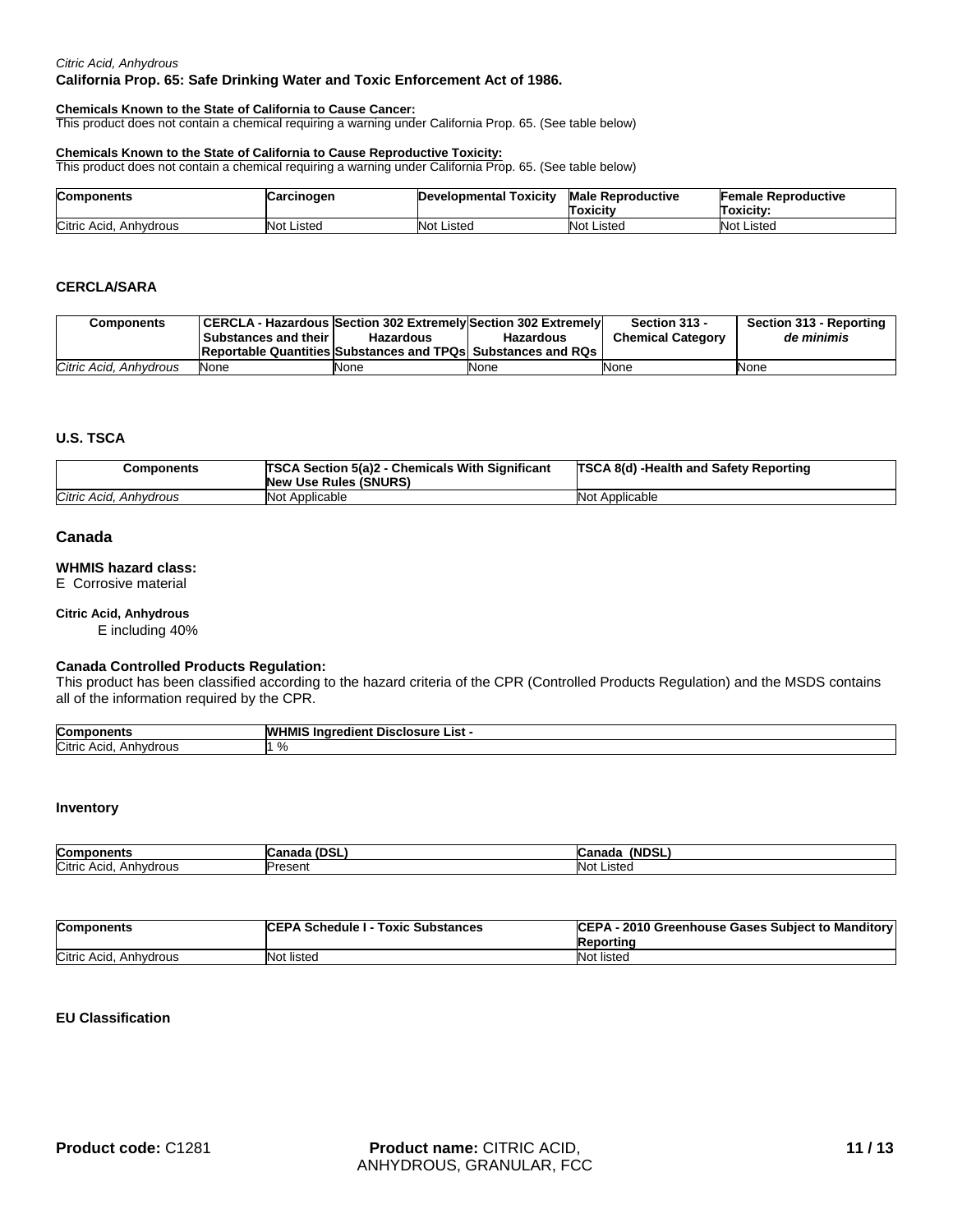## **R-phrase(s)**

R36 - Irritating to eyes. R37 - Irritating to respiratory system. R38 - Irritating to skin.

## **S -phrase(s)**

S26 - In case of contact with eyes, rinse immediately with plenty of water and seek medical advice.

S37 - Wear suitable gloves.

S39 - Wear eye/face protection.

| <b>Components</b>         | <b>Cloccitus</b> | Limits:                  | <b>v Phrases</b> |
|---------------------------|------------------|--------------------------|------------------|
|                           | hcation          | <b>Concentration</b>     | <b>Safety</b>    |
| Citric Acid,<br>Anhydrous |                  | No<br><b>Information</b> |                  |

**The product is classified in accordance with Annex VI to Directive 67/548/EEC**

### **Indication of danger:**

Xi - Irritant.



**16. OTHER INFORMATION**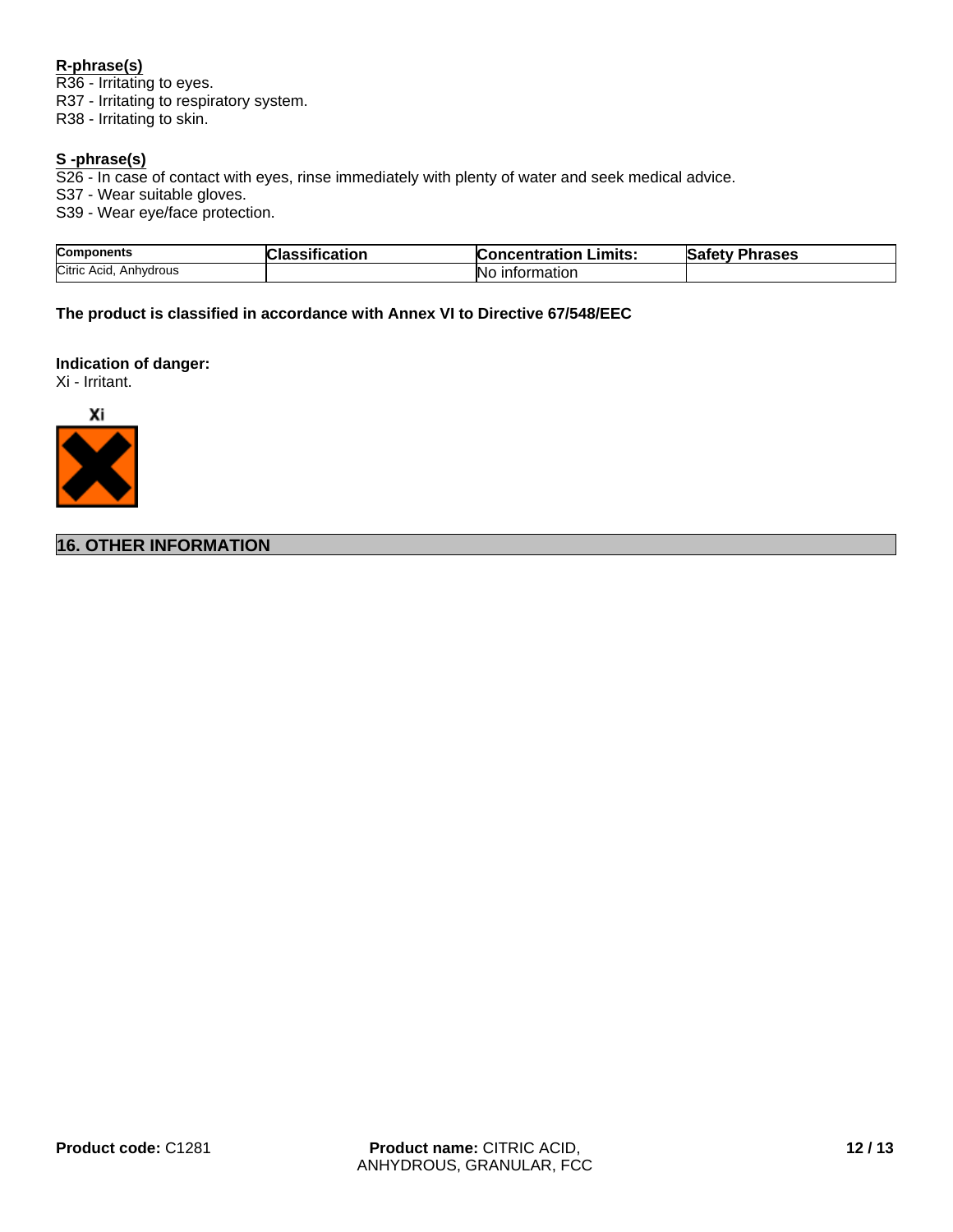#### **16. OTHER INFORMATION**

02/05/2015

**Preparation Date: Revision Date:** 02/05/2015 **Prepared by:** Sonia Owen

**Disclaimer:** All chemicals may pose unknown hazards and should be used with caution. This Safety Data Sheet (SDS) applies only to the material as packaged. If this product is combined with other materials, deteriorates, or becomes contaminated, it may pose hazards not mentioned in this SDS. The physical properties reported in this SDS are obtained from the literature and do not constitute product specifications. Information contained herein does not constitute a warranty, whether expressed or implied, as to the safety, merchantability or fitness of the goods for a particular purpose. Spectrum Chemicals & Laboratory Products, Inc. assumes no responsibility for results obtained or for incidental or consequential damages, including lost profits, arising from the use of these data. No warranty against infringement of any patent, copyright or trademark is made or implied. It shall be the user's responsibility to develop proper methods of handling and personal protection based on the actual conditions of use. While this SDS is based on technical data judged to be reliable, Spectrum assumes no responsibility for the completeness or accuracy of the information contained herein.

**End of Safety Data Sheet**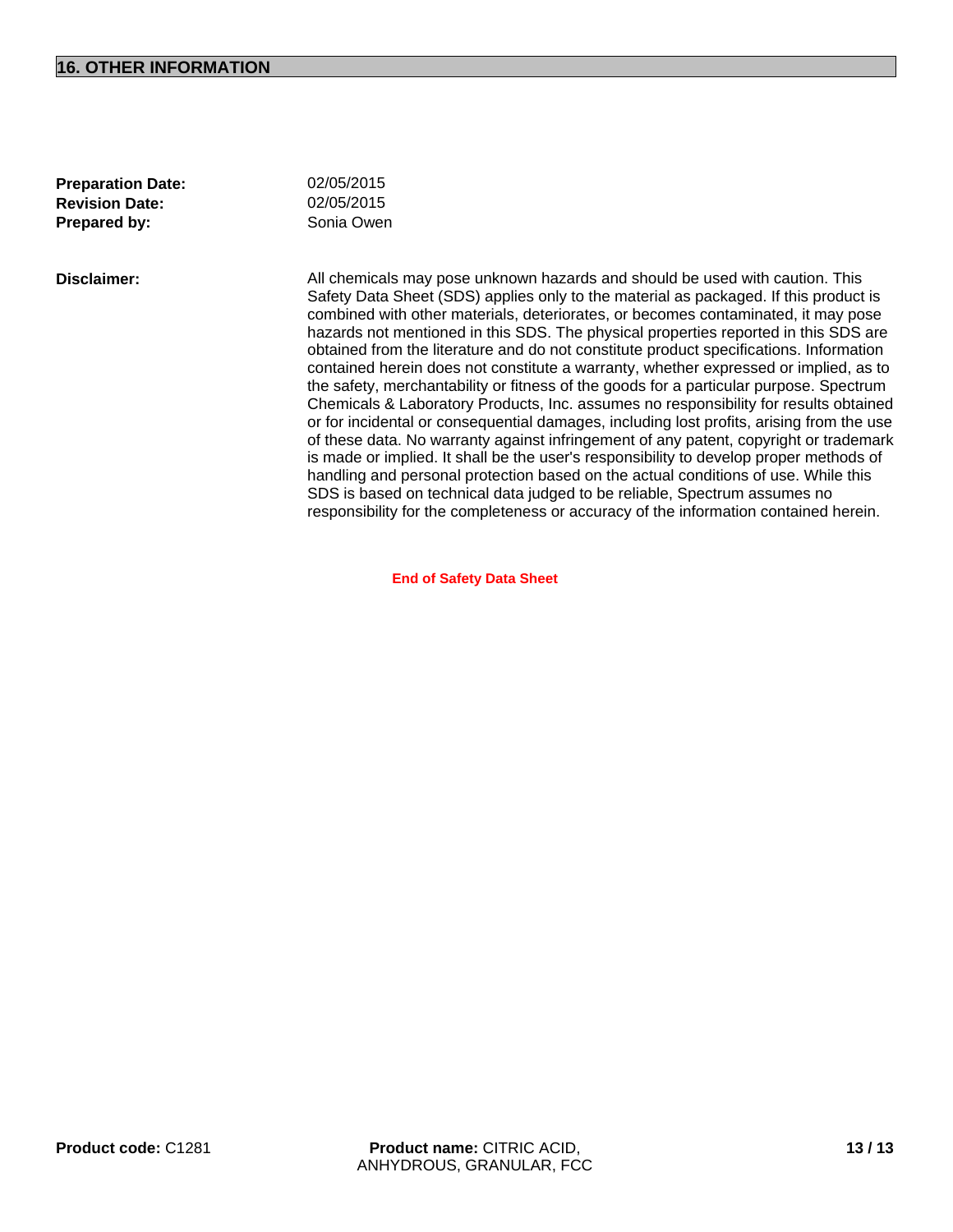



# **Material Safety Data Sheet**



| <b>Section 1. Chemical Product and Company Identification</b> |                                                                                     |  | Page Number: 1               |                                                                 |
|---------------------------------------------------------------|-------------------------------------------------------------------------------------|--|------------------------------|-----------------------------------------------------------------|
| <b>Common Name/</b><br><b>Trade Name</b>                      | <b>Citric acid</b>                                                                  |  | <b>Catalog</b><br>Number(s). | YY1295, C1282, YY1560,<br>YY1143, C1280, C1281,<br>CI131, CI133 |
|                                                               |                                                                                     |  | CAS#                         | 77-92-9                                                         |
| <b>Manufacturer</b>                                           | SPECTRUM LABORATORY PRODUCTS INC.                                                   |  | <b>RTECS</b>                 | GE7350000                                                       |
|                                                               | 14422 S. SAN PEDRO STREET<br>GARDENA, CA 90248                                      |  | <b>TSCA</b>                  | TSCA 8(b) inventory: Citric<br>acid                             |
| <b>Commercial Name(s)</b>                                     | Not available.                                                                      |  | CI#                          | Not available.                                                  |
| <b>Synonym</b>                                                | 2-Hydroxy-1,2,3-propanetricarboxylic acid                                           |  | <b>IN CASE OF EMERGENCY</b>  |                                                                 |
| <b>Chemical Name</b>                                          | Citric Acid                                                                         |  |                              | <b>CHEMTREC (24hr) 800-424-9300</b>                             |
| <b>Chemical Family</b>                                        | Not available.                                                                      |  | CALL (310) 516-8000          |                                                                 |
| <b>Chemical Formula</b>                                       | C6H8O7                                                                              |  |                              |                                                                 |
| <b>Supplier</b>                                               | SPECTRUM LABORATORY PRODUCTS INC.<br>14422 S. SAN PEDRO STREET<br>GARDENA, CA 90248 |  |                              |                                                                 |

| Section 2. Composition and Information on Ingredients |                                                                                                                                                                                                                                                                                                                                                                                                                                                                                                                                                                                          |                                              |                            |                             |                |             |
|-------------------------------------------------------|------------------------------------------------------------------------------------------------------------------------------------------------------------------------------------------------------------------------------------------------------------------------------------------------------------------------------------------------------------------------------------------------------------------------------------------------------------------------------------------------------------------------------------------------------------------------------------------|----------------------------------------------|----------------------------|-----------------------------|----------------|-------------|
|                                                       |                                                                                                                                                                                                                                                                                                                                                                                                                                                                                                                                                                                          |                                              |                            | <b>Exposure Limits</b>      |                |             |
| <b>Name</b>                                           |                                                                                                                                                                                                                                                                                                                                                                                                                                                                                                                                                                                          | CAS#                                         | $TWA$ (mg/m <sup>3</sup> ) | $STEL$ (mg/m <sup>3</sup> ) | CEIL $(mg/m3)$ | % by Weight |
| 1) Citric acid                                        |                                                                                                                                                                                                                                                                                                                                                                                                                                                                                                                                                                                          | 77-92-9                                      |                            |                             |                | 100         |
| <b>Toxicological Data</b><br>on Ingredients           | Citric acid:<br><b>ORAL (LD50):</b>                                                                                                                                                                                                                                                                                                                                                                                                                                                                                                                                                      | Acute: 5040 mg/kg [Mouse]. 3000 mg/kg [Rat]. |                            |                             |                |             |
|                                                       | <b>Section 3. Hazards Identification</b>                                                                                                                                                                                                                                                                                                                                                                                                                                                                                                                                                 |                                              |                            |                             |                |             |
| <b>Potential Acute Health Effects</b>                 | Hazardous in case of eye contact (irritant), of inhalation (lung irritant). Slightly hazardous in case of skin<br>contact (irritant), of ingestion. Corrosive to eyes and skin. The amount of tissue damage depends on length<br>of contact. Eye contact can result in corneal damage or blindness. Skin contact can produce inflammation<br>and blistering. Severe over-exposure can produce lung damage, choking, unconsciousness or death.                                                                                                                                            |                                              |                            |                             |                |             |
| <b>Potential Chronic Health</b><br><b>Effects</b>     | <b>CARCINOGENIC EFFECTS: Not available.</b><br><b>MUTAGENIC EFFECTS: Not available.</b><br><b>TERATOGENIC EFFECTS: Not available.</b><br><b>DEVELOPMENTAL TOXICITY: Not available.</b><br>The substance may be toxic to teeth.<br>Repeated or prolonged exposure to the substance can produce target organs damage. Repeated exposure of<br>the eyes to a low level of dust can produce eye irritation. Repeated skin exposure can produce local skin<br>destruction, or dermatitis. Repeated inhalation of dust can produce varying degree of respiratory irritation or<br>lung damage. |                                              |                            |                             |                |             |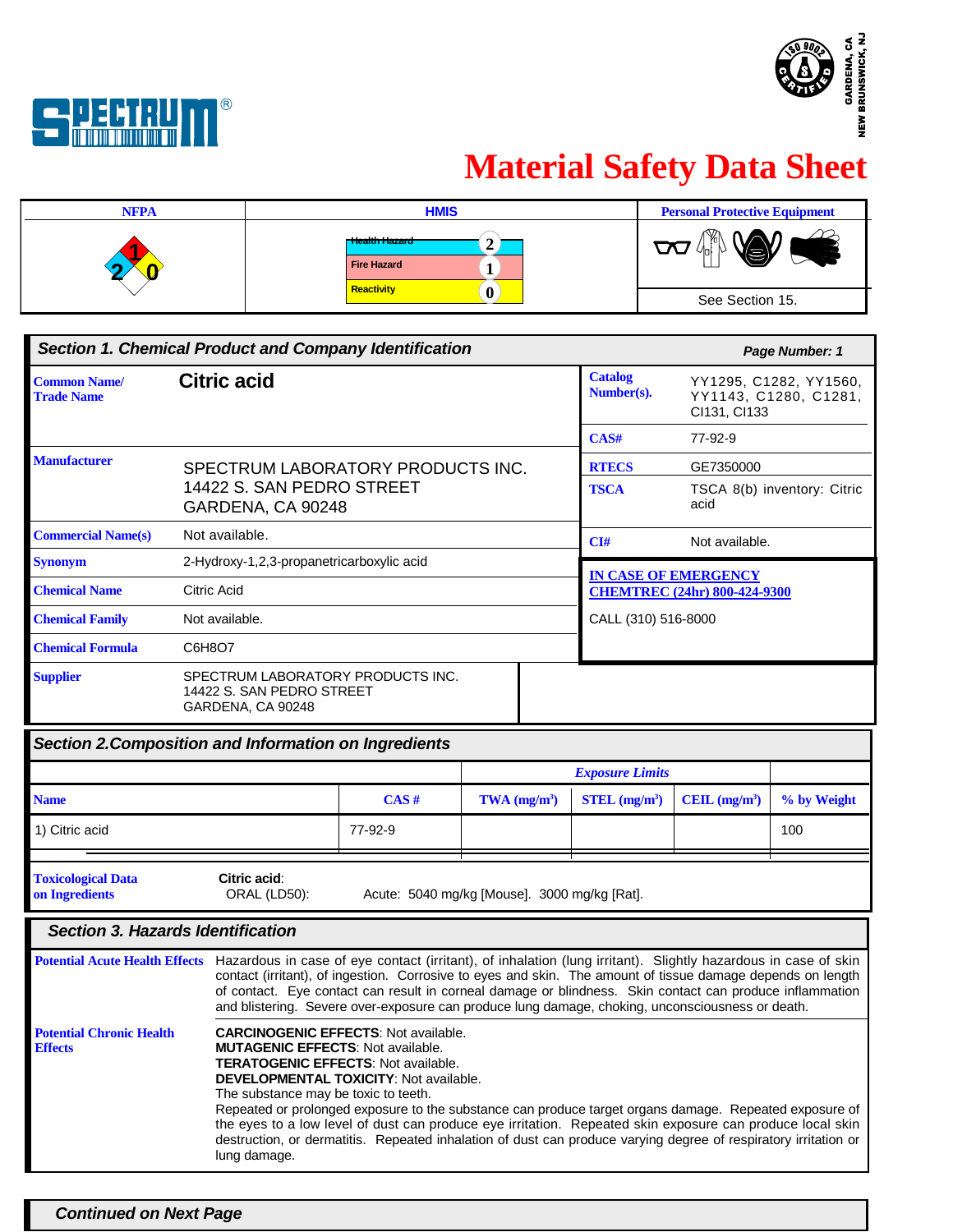| <b>Citric acid</b>                                              | Page Number: 2                                                                                                                                                                                                                                                             |
|-----------------------------------------------------------------|----------------------------------------------------------------------------------------------------------------------------------------------------------------------------------------------------------------------------------------------------------------------------|
| <b>Section 4. First Aid Measures</b>                            |                                                                                                                                                                                                                                                                            |
| <b>Eye Contact</b>                                              | Check for and remove any contact lenses. In case of contact, immediately flush eyes with plenty of water for<br>at least 15 minutes. Cold water may be used. Get medical attention.                                                                                        |
| <b>Skin Contact</b>                                             | In case of contact, immediately flush skin with plenty of water. Cover the irritated skin with an emollient.<br>Remove contaminated clothing and shoes. Cold water may be used. Wash clothing before reuse. Thoroughly<br>clean shoes before reuse. Get medical attention. |
| <b>Serious Skin Contact</b>                                     | Wash with a disinfectant soap and cover the contaminated skin with an anti-bacterial cream. Seek medical<br>attention.                                                                                                                                                     |
| <b>Inhalation</b>                                               | If inhaled, remove to fresh air. If not breathing, give artificial respiration. If breathing is difficult, give oxygen.<br>Get medical attention.                                                                                                                          |
| <b>Serious Inhalation</b>                                       | Not available.                                                                                                                                                                                                                                                             |
| <b>Ingestion</b>                                                | Do NOT induce vomiting unless directed to do so by medical personnel. Never give anything by mouth to an<br>unconscious person. Loosen tight clothing such as a collar, tie, belt or waistband. Get medical attention if<br>symptoms appear.                               |
| <b>Serious Ingestion</b>                                        | Not available.                                                                                                                                                                                                                                                             |
| <b>Section 5. Fire and Explosion Data</b>                       |                                                                                                                                                                                                                                                                            |
| <b>Flammability of the Product</b>                              | May be combustible at high temperature.                                                                                                                                                                                                                                    |
| <b>Auto-Ignition Temperature</b>                                | 1010°C (1850°F)                                                                                                                                                                                                                                                            |
| <b>Flash Points</b>                                             | Not available.                                                                                                                                                                                                                                                             |
| <b>Flammable Limits</b>                                         | LOWER: 0.28 Kg/M3 (Dust) UPPER: 2.29 Kg/M3 (Dust)                                                                                                                                                                                                                          |
| <b>Products of Combustion</b>                                   | These products are carbon oxides (CO, CO2).                                                                                                                                                                                                                                |
| <b>Fire Hazards in Presence of</b><br><b>Various Substances</b> | Slightly flammable to flammable in presence of heat.<br>Non-flammable in presence of shocks.                                                                                                                                                                               |
| of Various Substances                                           | Explosion Hazards in Presence Slightly explosive in presence of open flames and sparks.<br>Non-explosive in presence of shocks.                                                                                                                                            |
| <b>Fire Fighting Media</b><br>and Instructions                  | SMALL FIRE: Use DRY chemical powder.<br>LARGE FIRE: Use water spray, fog or foam. Do not use water jet.                                                                                                                                                                    |
| <b>Special Remarks on</b><br><b>Fire Hazards</b>                | As with most organic solids, fire is possible at elevated temperatures                                                                                                                                                                                                     |
| <b>Special Remarks on Explosion</b><br><b>Hazards</b>           | Fine dust dispersed in air in sufficient concentrations, and in the presences of an ignition source is a potential<br>dust explosion hazard.                                                                                                                               |
| $\sim$ $\sim$ $\sim$ $\sim$ $\sim$                              |                                                                                                                                                                                                                                                                            |

#### **Section 6. Accidental Release Measures**

| <b>Small Spill</b> | Use appropriate tools to put the spilled solid in a convenient waste disposal container. Finish cleaning by<br>spreading water on the contaminated surface and dispose of according to local and regional authority<br>requirements.                                                                                                                                                               |
|--------------------|----------------------------------------------------------------------------------------------------------------------------------------------------------------------------------------------------------------------------------------------------------------------------------------------------------------------------------------------------------------------------------------------------|
| <b>Large Spill</b> | Stop leak if without risk. Do not get water inside container. Do not touch spilled material. Use water spray to<br>reduce vapors. Prevent entry into sewers, basements or confined areas; dike if needed. Eliminate all ignition<br>sources. Call for assistance on disposal. Finish cleaning by spreading water on the contaminated surface<br>and allow to evacuate through the sanitary system. |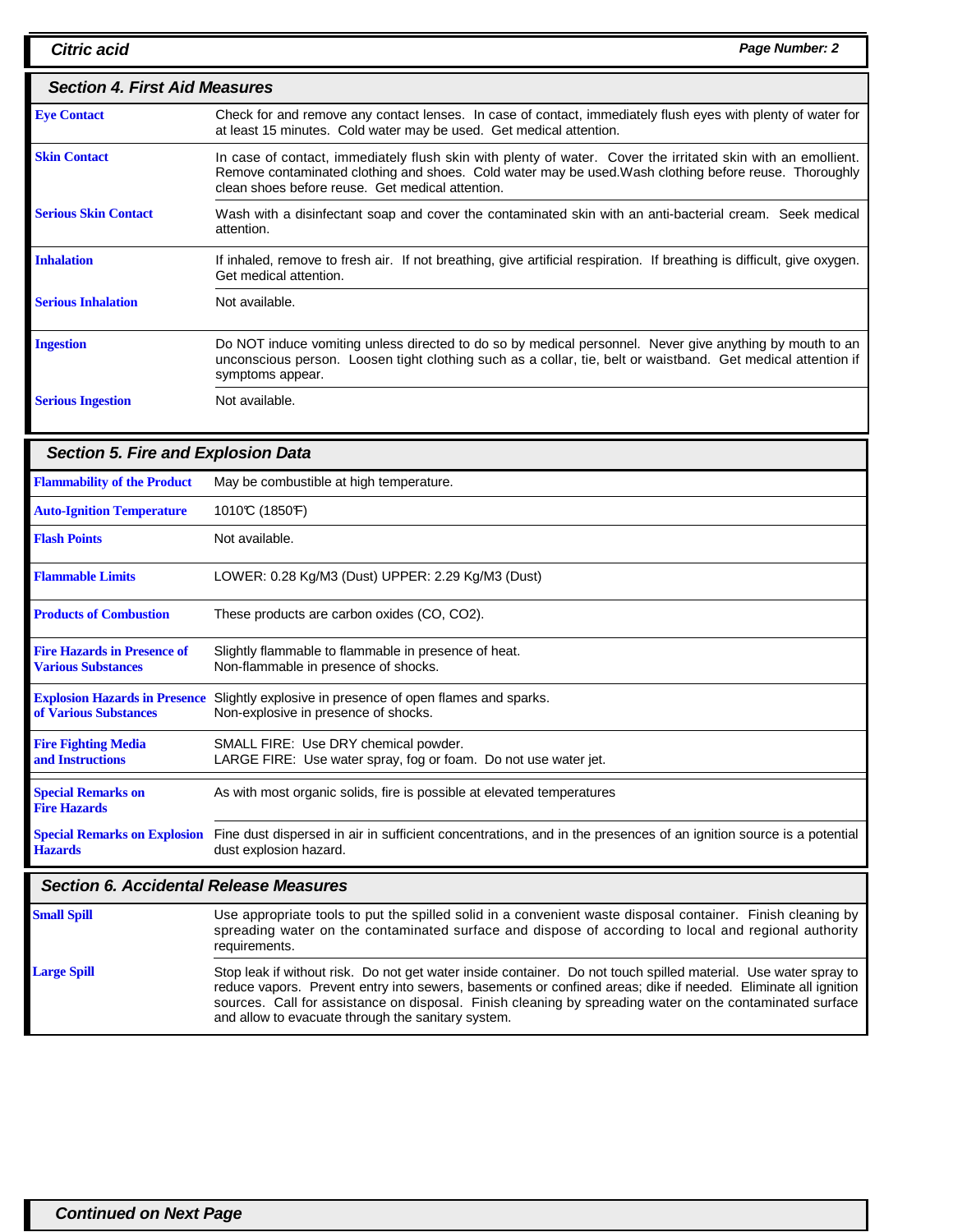| <b>Section 7. Handling and Storage</b> |                                                                                                                                                                                                                                                                                                                                                                                                                                                                     |  |  |
|----------------------------------------|---------------------------------------------------------------------------------------------------------------------------------------------------------------------------------------------------------------------------------------------------------------------------------------------------------------------------------------------------------------------------------------------------------------------------------------------------------------------|--|--|
| <b>Precautions</b>                     | Keep away from heat. Keep away from sources of ignition. Ground all equipment containing material. Do not<br>ingest. Do not breathe dust. Avoid contact with eyes. Wear suitable protective clothing. In case of<br>insufficient ventilation, wear suitable respiratory equipment. If ingested, seek medical advice immediately and<br>show the container or the label. Keep away from incompatibles such as oxidizing agents, reducing agents,<br>metals, alkalis. |  |  |
| <b>Storage</b>                         | Keep container tightly closed. Keep container in a cool, well-ventilated area.                                                                                                                                                                                                                                                                                                                                                                                      |  |  |

## **Section 8. Exposure Controls/Personal Protection**

| <b>Engineering Controls</b>                            | Use process enclosures, local exhaust ventilation, or other engineering controls to keep airborne levels below<br>recommended exposure limits. If user operations generate dust, fume or mist, use ventilation to keep<br>exposure to airborne contaminants below the exposure limit.                                                 |
|--------------------------------------------------------|---------------------------------------------------------------------------------------------------------------------------------------------------------------------------------------------------------------------------------------------------------------------------------------------------------------------------------------|
| <b>Personal Protection</b>                             | Safety glasses. Lab coat. Gloves (impervious). Dust respirator. Be sure to use an approved/certified<br>respirator or equivalent. The dust respirator should be used for conditions where exposure has exceeded<br>recommended exposure limits, dust is apparent, and engineering controls(adequate ventilation) are not<br>feasible. |
| <b>Personal Protection in Case of</b><br>a Large Spill | Splash goggles. Full suit. Dust respirator. Boots. Gloves. A self contained breathing apparatus should be<br>used to avoid inhalation of the product. Suggested protective clothing might not be sufficient; consult a<br>specialist BEFORE handling this product.                                                                    |
| <b>Exposure Limits</b>                                 | No exposure quidelines have been established.<br>ACGIH, NIOSH and OSHA have not developed exposure limits for this product.<br>The exposure limits given below are for particulates not otherwise classified:                                                                                                                         |
|                                                        | ACGIH: 10 mg/m3 TWA (Total Inhalable fraction); 3 mg/m3 TWA (Respirable fraction)                                                                                                                                                                                                                                                     |

OSHA: 15 mg/m3 TWA (Total dust); 5 mg/m3 TWA (Respirable Fraction)

## **Section 9. Physical and Chemical Properties**

| <b>Physical state and appearance</b> | Solid. (Crystalline powder.<br>Granular solid.)                           | <b>Odor</b>  | Odorless.       |
|--------------------------------------|---------------------------------------------------------------------------|--------------|-----------------|
|                                      |                                                                           | Taste        | Acid. (Strong.) |
| <b>Molecular Weight</b>              | 192.13 g/mole                                                             | <b>Color</b> |                 |
| $pH(1\% soln/water)$                 | Not available.                                                            |              | Not available.  |
| <b>Boiling Point</b>                 | Decomposes.                                                               |              |                 |
| <b>Melting Point</b>                 | 153°C (307.4°F)                                                           |              |                 |
| <b>Critical Temperature</b>          | Not available.                                                            |              |                 |
| <b>Specific Gravity</b>              | 1.665 (Water = $1$ )                                                      |              |                 |
| <b>Vapor Pressure</b>                | Not applicable.                                                           |              |                 |
| <b>Vapor Density</b>                 | Not available.                                                            |              |                 |
| <b>Volatility</b>                    | Not available.                                                            |              |                 |
| <b>Odor Threshold</b>                | Not available.                                                            |              |                 |
| <b>Water/Oil Dist. Coeff.</b>        | The product is more soluble in water; $log(oil/water) = -1.7$             |              |                 |
| <b>Ionicity (in Water)</b>           | Not available.                                                            |              |                 |
| <b>Dispersion Properties</b>         | See solubility in water, diethyl ether.                                   |              |                 |
| <b>Solubility</b>                    | Soluble in cold water, hot water, diethyl ether.<br>Insoluble in benzene. |              |                 |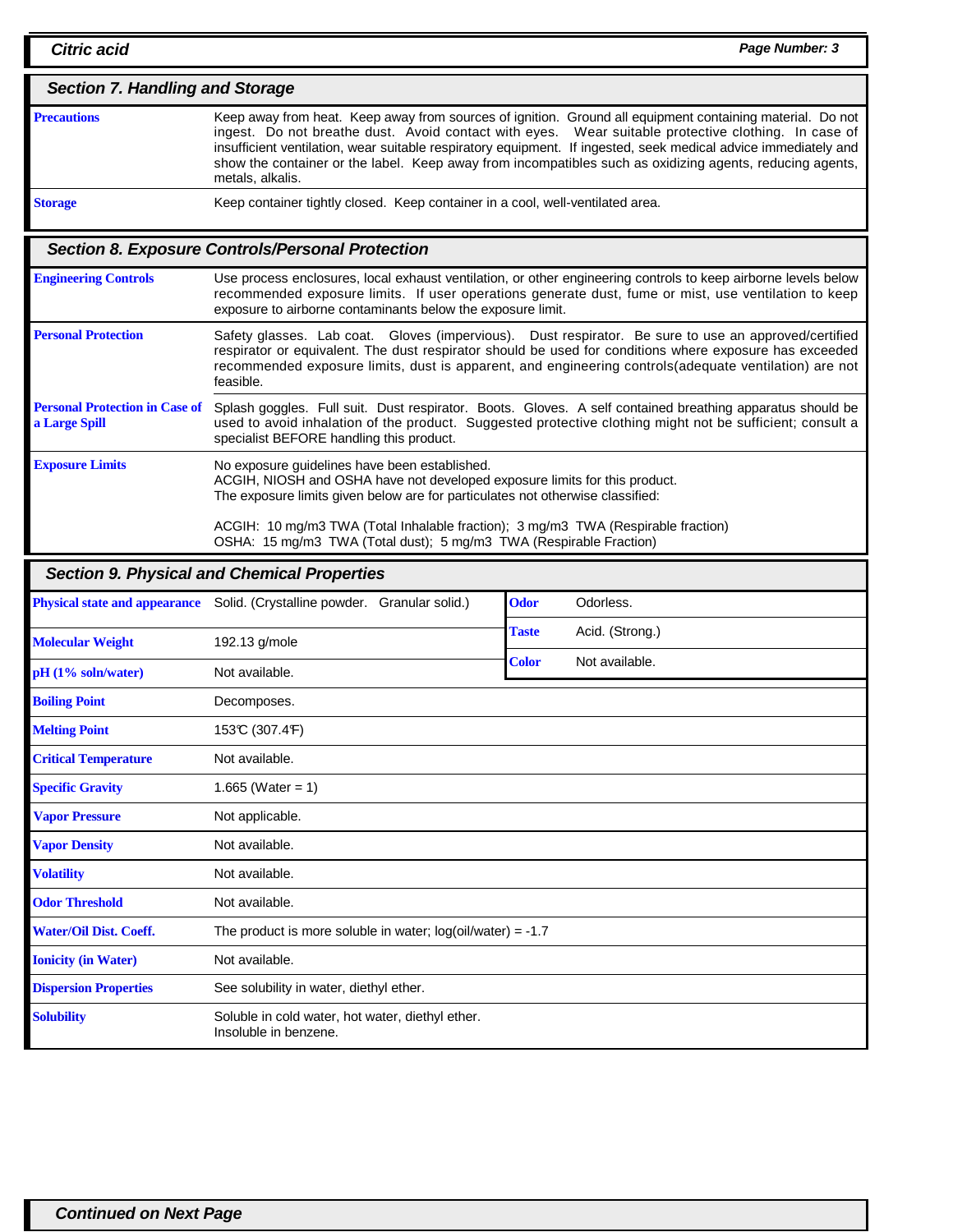| <b>Section 10. Stability and Reactivity Data</b>         |                                                                                                                                                       |  |
|----------------------------------------------------------|-------------------------------------------------------------------------------------------------------------------------------------------------------|--|
| <b>Stability</b>                                         | The product is stable.                                                                                                                                |  |
| <b>Instability Temperature</b>                           | Not available.                                                                                                                                        |  |
| <b>Conditions of Instability</b>                         | Excess heat, incompatible materials                                                                                                                   |  |
| <b>Incompatibility with various</b><br><b>substances</b> | Reactive with oxidizing agents, reducing agents, metals, alkalis.                                                                                     |  |
| <b>Corrosivity</b>                                       | Corrosive in presence of aluminum, of zinc, of copper.<br>Non-corrosive in presence of glass.                                                         |  |
| <b>Special Remarks on</b><br><b>Reactivity</b>           | Incompatible with oxidizing agents, potassium tartrate, alkali, alkaline earth carbonates and bicarbonates,<br>acetates, and sulfides, metal nitrates |  |
| <b>Special Remarks on</b><br><b>Corrosivity</b>          | Will corrode copper, zinc, aluminum and their alloys.                                                                                                 |  |
| <b>Polymerization</b>                                    | Will not occur.                                                                                                                                       |  |

| <b>Section 11. Toxicological Information</b>                      |                                                                                                                                                                                                                                                                                                                                                                                                                                                                                                                                                                                                                                                                                                                                                                                                                                                 |  |
|-------------------------------------------------------------------|-------------------------------------------------------------------------------------------------------------------------------------------------------------------------------------------------------------------------------------------------------------------------------------------------------------------------------------------------------------------------------------------------------------------------------------------------------------------------------------------------------------------------------------------------------------------------------------------------------------------------------------------------------------------------------------------------------------------------------------------------------------------------------------------------------------------------------------------------|--|
| <b>Routes of Entry</b>                                            | Inhalation. Ingestion.                                                                                                                                                                                                                                                                                                                                                                                                                                                                                                                                                                                                                                                                                                                                                                                                                          |  |
| <b>Toxicity to Animals</b>                                        | Acute oral toxicity (LD50): 3000 mg/kg [Rat].                                                                                                                                                                                                                                                                                                                                                                                                                                                                                                                                                                                                                                                                                                                                                                                                   |  |
| <b>Chronic Effects on Humans</b>                                  | May cause damage to the following organs: teeth.                                                                                                                                                                                                                                                                                                                                                                                                                                                                                                                                                                                                                                                                                                                                                                                                |  |
| <b>Other Toxic Effects on</b><br><b>Humans</b>                    | Hazardous in case of inhalation (lung irritant), eyes (irritant)<br>Slightly hazardous in case of skin contact (irritant), of ingestion.                                                                                                                                                                                                                                                                                                                                                                                                                                                                                                                                                                                                                                                                                                        |  |
| <b>Special Remarks on</b><br><b>Toxicity to Animals</b>           | LDL[Rabbit] - Route: oral; Dose: 7000mg/kg                                                                                                                                                                                                                                                                                                                                                                                                                                                                                                                                                                                                                                                                                                                                                                                                      |  |
| <b>Special Remarks on</b><br><b>Chronic Effects on Humans</b>     | Not available.                                                                                                                                                                                                                                                                                                                                                                                                                                                                                                                                                                                                                                                                                                                                                                                                                                  |  |
| <b>Special Remarks on other</b><br><b>Toxic Effects on Humans</b> | <b>Acute Potential Health Effects:</b><br>Skin: Causes mild to moderate skin irritation. May cause skin sensitization, an allergic reaction, which<br>becomes evident upon re-exposure to this material.<br>Eyes: Causes moderate to severe eye irritation and possible injury.<br>Ingestion: May cause gastrointestinal (digestive) tract irritation with nausea, vomiting, diarrhea. Excessive<br>intake may cause erosion of teeth and hypocalcemia (calcium deficiency in blood).<br>May affect<br>behavior/central nervous system (tremor, convulsions, muscle contraction or spasticity).<br>Inhalation: Causes moderate respiratory tract and mucous membrane irritation.<br><b>Chronic Potential Health Effects:</b><br>Frequent intake of citrated beverages may cause erosion of dental enamel and irritation of mucous<br>membranes. |  |

## **Section 12. Ecological Information**

| <b>Ecotoxicity</b>                                                 | Ecotoxicity in water (LC50): 1516 mg/l 96 hours [Fish (Lepomis macrochirus)].                                            |  |
|--------------------------------------------------------------------|--------------------------------------------------------------------------------------------------------------------------|--|
| <b>BOD5</b> and COD                                                | Not available.                                                                                                           |  |
| <b>Products of Biodegradation</b>                                  | Possibly hazardous short term degradation products are not likely. However, long term degradation products<br>may arise. |  |
| <b>Toxicity of the Products</b><br>of Biodegradation               | The product itself and its products of degradation are not toxic.                                                        |  |
| <b>Special Remarks on the</b><br><b>Products of Biodegradation</b> | Not available.                                                                                                           |  |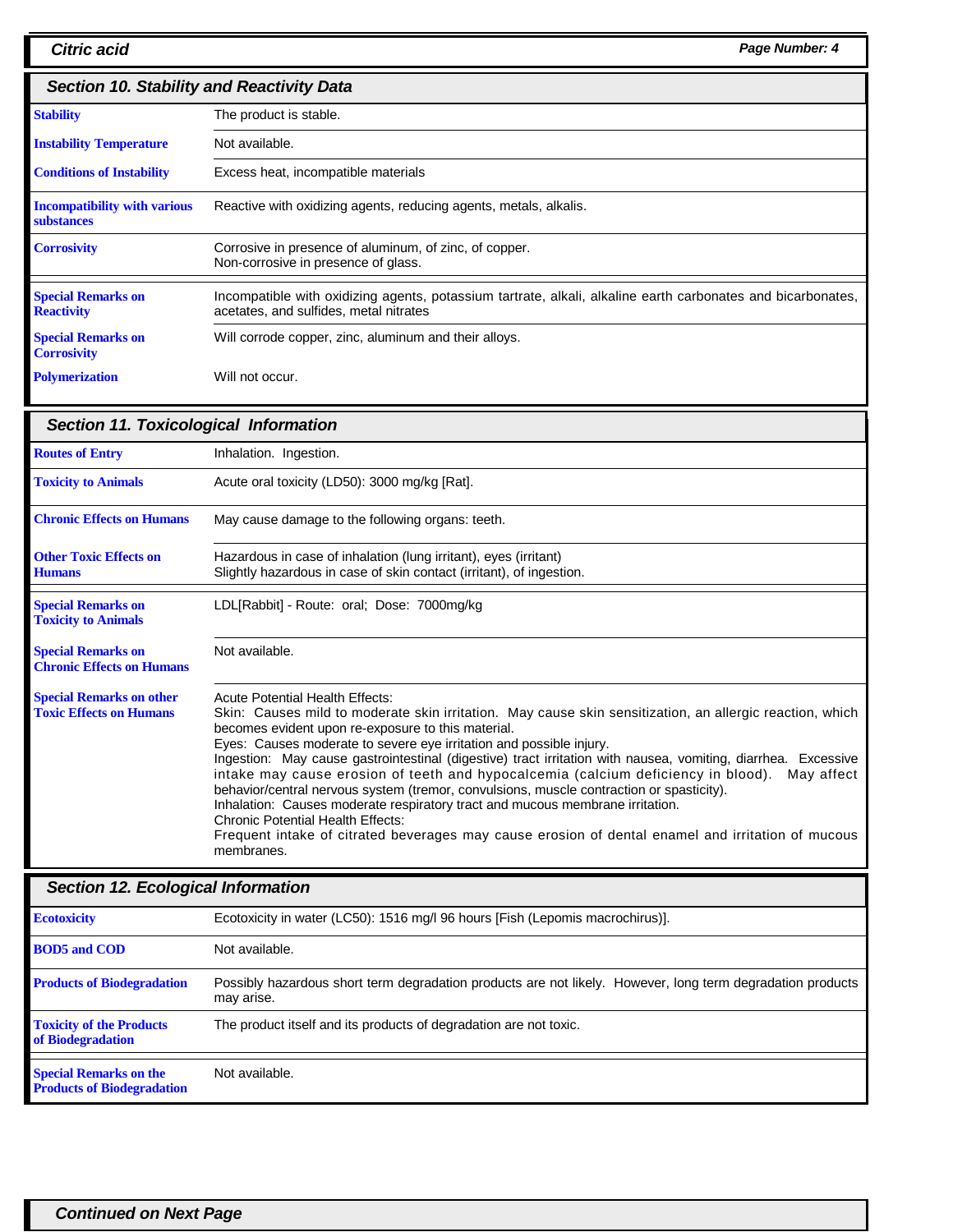| <b>Section 13. Disposal Considerations</b>        |                                                                                                                                                                                                                                                                                                                                                                                                                |  |  |
|---------------------------------------------------|----------------------------------------------------------------------------------------------------------------------------------------------------------------------------------------------------------------------------------------------------------------------------------------------------------------------------------------------------------------------------------------------------------------|--|--|
| <b>Waste Disposal</b>                             | Waste must be disposed of in accordance with federal, state and local environmental<br>control regulations.                                                                                                                                                                                                                                                                                                    |  |  |
| <b>Section 14. Transport Information</b>          |                                                                                                                                                                                                                                                                                                                                                                                                                |  |  |
| <b>DOT</b> Classification                         | Not a DOT controlled material (United States).                                                                                                                                                                                                                                                                                                                                                                 |  |  |
| <b>Identification</b>                             | Not applicable.                                                                                                                                                                                                                                                                                                                                                                                                |  |  |
| <b>Special Provisions for</b><br><b>Transport</b> | Not applicable.                                                                                                                                                                                                                                                                                                                                                                                                |  |  |
| <b>DOT</b> (Pictograms)                           |                                                                                                                                                                                                                                                                                                                                                                                                                |  |  |
|                                                   | Section 15. Other Regulatory Information and Pictograms                                                                                                                                                                                                                                                                                                                                                        |  |  |
| <b>Federal and State</b><br><b>Regulations</b>    | TSCA 8(b) inventory: Citric acid                                                                                                                                                                                                                                                                                                                                                                               |  |  |
| <b>California</b><br><b>Proposition 65</b>        | California prop. 65: This product contains the following ingredients for which the State of California has<br>found to cause cancer which would require a warning under the statute: No products were found.                                                                                                                                                                                                   |  |  |
| <b>Warnings</b>                                   | California prop. 65: This product contains the following ingredients for which the State of California has<br>found to cause birth defects which would require a warning under the statute: No products were found.                                                                                                                                                                                            |  |  |
| <b>Other Regulations</b>                          | EINECS: This product is on the European Inventory of Existing Commercial Chemical Substances (EINECS<br>No. 201-069-1).<br>Canada: Listed on Canadian Domestic Substance List (DSL).<br>China: Listed on National Inventory.<br>Japan: Listed on National Inventory (ENCS).<br>Korea: Listed on National Inventory (KECI).<br>Philippines: Listed on National Inventory (PICCS).<br>Australia: Listed on AICS. |  |  |
| <b>Other Classifications</b>                      | CLASS E: Corrosive solid.<br><b>WHMIS</b> (Canada)                                                                                                                                                                                                                                                                                                                                                             |  |  |
|                                                   | <b>DSCL (EEC)</b><br>R36/37/38- Irritating to eyes.<br>S26- In case of contact with eyes, rinse<br>respiratory system and skin.<br>immediately with plenty of water and seek<br>medical advice.<br>S37/39- Wear suitable gloves and eye/face<br>protection.                                                                                                                                                    |  |  |
| <b>HMIS (U.S.A.)</b>                              | <b>Health Hazard</b><br>$\overline{2}$<br><b>National Fire Protection</b><br><b>Flammability</b><br><b>Association (U.S.A.)</b><br><b>Fire Hazard</b><br>$\mathbf{1}$<br><b>Reactivity</b><br><b>Health</b><br><b>Reactivity</b><br>$\mathbf{0}$<br>Specific hazard<br><b>Personal Protection</b><br>$\mathbf{e}$                                                                                              |  |  |
| <b>WHMIS</b> (Canada)<br>(Pictograms)             |                                                                                                                                                                                                                                                                                                                                                                                                                |  |  |
| <b>DSCL (Europe)</b><br>(Pictograms)              |                                                                                                                                                                                                                                                                                                                                                                                                                |  |  |
|                                                   |                                                                                                                                                                                                                                                                                                                                                                                                                |  |  |